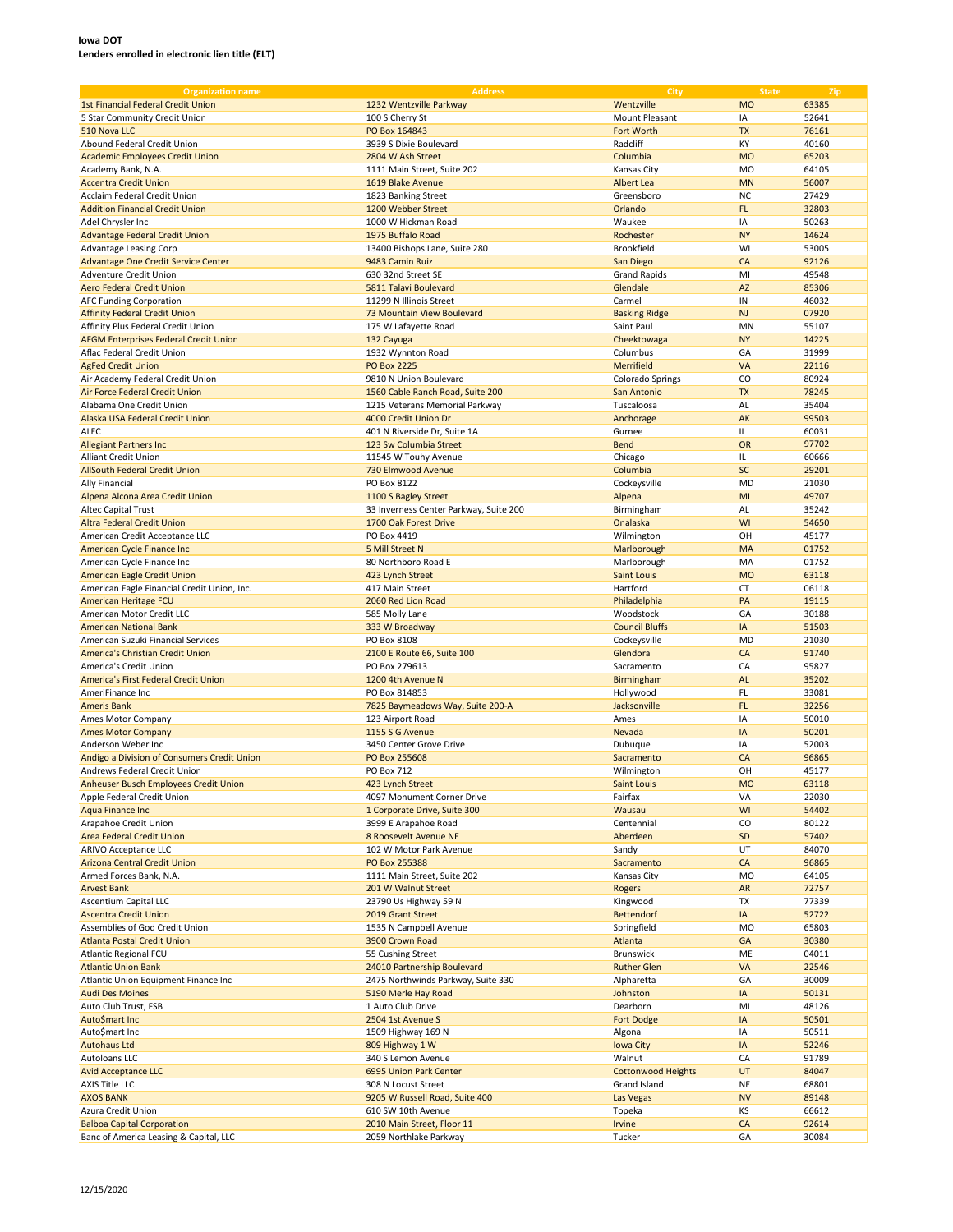| <b>Organization name</b>                            | <b>Address</b>                      | City                | <b>State</b> | Zip   |
|-----------------------------------------------------|-------------------------------------|---------------------|--------------|-------|
| <b>Bangor Federal Credit Union</b>                  | 339 Hogan Road                      | <b>Bangor</b>       | <b>ME</b>    | 04401 |
| Bank                                                | 409 Highway 61 S                    | Wapello             | IA           | 52653 |
| <b>Bank Capital Services LLC</b>                    | 1853 Highway 315                    | Pittston            | PA           | 18640 |
| Bank of America NA                                  | PO Box 2759                         | Jacksonville        | FL           | 32203 |
|                                                     |                                     |                     |              |       |
| <b>Bank of the West</b>                             | 304 Main Street                     | <b>Manning</b>      | IA           | 51455 |
| Bank of the West - Equipment Finance Division       | 12677 Alcosta Boulevard             | San Ramon           | CA           | 94583 |
| Bank of the West dba Ditch Witch Financial Services | PO Box 276247                       | Sacramento          | CA           | 95827 |
| <b>BANK OZK</b>                                     | 600 W Commercial Street             | Ozark               | AR           | 72949 |
| <b>Bankers Trust Company</b>                        | 453 7th Street Des Moines la 50309  | <b>Des Moines</b>   | IA           | 50309 |
| <b>BankFinancial NA</b>                             | 1690 Sumneytown Pike, Suite 150     | Lansdale            | PA           | 19446 |
| <b>Baxter Credit Union</b>                          | 400 N Lakeview Parkway              | <b>Vernon Hills</b> | IL.          | 60061 |
| Bay Winds FCU                                       | 1031 May Street                     | Charlevoix          | MI           | 49720 |
| <b>BayCoast Bank</b>                                | 330 Swansea Mall Drive              | Swansea             | MA           | 02777 |
| <b>Bayer Credit Union</b>                           | 8400 Hawthorne Road                 | Kansas City         | <b>MO</b>    | 64120 |
| <b>Bayport Credit Union</b>                         | 1 Bayport Way, Suite 350            | <b>Newport News</b> | VA           | 23606 |
| <b>BB &amp; T</b>                                   | 131 W Webster                       | Whiteville          | <b>NC</b>    | 28472 |
| <b>BB &amp; T Equipment Finance Corporation</b>     | <b>PO Box 125</b>                   | Whiteville          | <b>NC</b>    | 28472 |
| BB&T Commercial Equipment Capital Corp              | 2 Great Valley Parkway, Suite 300   | Malvern             | PA           | 19355 |
| <b>BCC Titling Trust</b>                            | PO Box 15270                        | Irvine              | CA           | 92623 |
|                                                     | 3400 Dundee Road, Suite 180         | Northbrook          | IL.          | 60062 |
| <b>Beacon Funding Corporation</b>                   |                                     |                     | <b>WA</b>    |       |
| <b>BECU</b>                                         | 12770 Gateway Drive                 | Tukwila             |              | 98124 |
| Beehive Federal Credit Union                        | 1087 Erikcson Drive                 | Rexburg             | ID           | 83440 |
| <b>BELCO Community Credit Union</b>                 | 449 Eisenhower Boulevard            | Harrisburg          | PA           | 17111 |
| <b>Bell Bank</b>                                    | 1018 Hobart Street                  | Hawley              | MN           | 56549 |
| <b>Beneventi Chevrolet Inc.</b>                     | 3333 Highway 141                    | Granger             | IA           | 50109 |
| Berkeley Community Federal Credit Union             | <b>PO Box 206</b>                   | Moncks Corner       | SC           | 29461 |
| <b>BFG Corporation</b>                              | 2801 Lakeside Drive, Suite 212      | Bannockburn         | IL.          | 60015 |
| <b>Bill Colwell Ford Inc</b>                        | 238 Waterloo Road                   | Hudson              | IA           | 50643 |
| <b>Billion Auto Inc.</b>                            | 3701 Singing Hills Boulevard        | <b>Sioux City</b>   | IA           | 51106 |
| <b>Billion Auto Inc</b>                             | 4300 Southgate Drive                | Sioux City          | IA           | 51106 |
| <b>Billion Clear Lake Inc.</b>                      | 3101 Willow Creek Court             | <b>Clear Lake</b>   | IA           | 50428 |
| <b>Billion Clinton Inc</b>                          | 2421 Lincoln Way                    | Clinton             | IA           | 52732 |
| <b>Billion FT Des Moines Inc.</b>                   | 9060 Hickman Road                   | Clive               | IA           | 50325 |
| <b>Billion H Inc</b>                                | 2641 Mormon Trek Boulevard          | Iowa City           | IA           | 52240 |
| <b>Billion Hawkeye Inc</b>                          | 2641 Mormon Trek Boulevard          | <b>Iowa City</b>    | IA           | 52240 |
| <b>Bird Chevrolet Co</b>                            | 3255 University Avenue              | Dubuque             | IA           | 52001 |
|                                                     | 12634 Falcon Avenue                 | Monona              | IA           | 52159 |
| <b>Birdnow Chevrolet Monona Incorporated</b>        |                                     |                     |              |       |
| <b>Birdnow Enterprises Inc</b>                      | 1440 S Frederick Avenue             | Oelwein             | IA           | 50662 |
| <b>Black Hawk Financial</b>                         | 1601 GA Highway 40 E, Suite M247    | Kingsland           | GA           | 31548 |
| Black Hills Federal Credit Union                    | 225 Main Street                     | Rapid City          | SD           | 57709 |
| <b>BlackRiver Business Capital, LLC</b>             | 2300 Lomans Spur, Suite 184         | Austin              | <b>TX</b>    | 78734 |
| <b>Blinker Direct LLC</b>                           | 1675 Larimer Street, Suite 300      | Denver              | CO           | 80202 |
| <b>Bloomington Postal Employees Credit Union</b>    | 1511 East Empire                    | Bloomington         | IL.          | 61702 |
| Blue Bridge Financial LLC ISAOA                     | 11921 Freedom Drive, Suite 1130     | Reston              | VA           | 20190 |
| <b>Blue Eagle Credit Union</b>                      | 2121 Electric Road                  | Roanoke             | VA           | 24018 |
| <b>BlueOx Credit Union</b>                          | 115 Riverside Drive                 | <b>Battle Creek</b> | MI           | 49015 |
| <b>BMB Auto LLC</b>                                 | 5700 Legacy Drive                   | Plano               | <b>TX</b>    | 75024 |
| <b>BMO Harris Bank NA</b>                           | 111 W Monroe Street                 | Chicago             | IL.          | 60603 |
| <b>BMO Harris Bank NA</b>                           | PO Box 660310                       | Sacramento          | CA           | 95866 |
| Bob Boland Ford Inc                                 | 115 W Ramsey Street                 | Bancroft            | IA           | 50517 |
| <b>Bob Brown Chevrolet Inc.</b>                     | 3600 111th Street                   | Urbandale           | IA           | 50322 |
| Bob Brown GMC Inc                                   | 1405 Se Oralabor Road               | Ankeny              | IA           | 50021 |
| <b>Bob Stephen Motors Inc</b>                       | 324 W Main Street                   | Manchester          | IA           | 52057 |
| Borro L1 Inc.                                       | 767 3rd Avenue, Floor 18            | New York            | NY           | 10017 |
| <b>Bragg Mutual Federal Credit Union</b>            | 2917 Village Drive                  | Fayetteville        | <b>NC</b>    | 28304 |
| Bridge Funding Group, Inc.                          | PO Box 21210                        | Lehigh Valley       | PA           | 18002 |
| <b>Broadway National Bank</b>                       | 1177 Ne Loop Road                   | San Antonio         | <b>TX</b>    | 78209 |
| Brown's Sales & Leasing                             | 109 Gunder Road                     | Elkader             | IA           | 52043 |
| Brown's Sales & Leasing                             | 202 S Highway 52                    | Guttenberg          | IA           | 52052 |
| Brown's West Branch LLC                             | 205 Tidewater Drive                 | West Branch         | IA           | 52358 |
|                                                     |                                     |                     |              |       |
| <b>Building Trades Credit Union</b>                 | 9741 Lyndale Avenue S               | Bloomington         | <b>MN</b>    | 55420 |
| Burbank City Federal Credit Union                   | 1800 West Magnolia Boulevard        | Burbank             | CA           | 91503 |
| C & F Finance Company                               | 1313 E Main Street, Suite 400       | Richmond            | VA           | 23219 |
| C & S Car Company Inc                               | 812 Washington Street               | Waterloo            | IA           | 50702 |
| <b>Calfund LLC</b>                                  | 1633 Westwood Boulevard             | Los Angeles         | CA           | 90024 |
| Caltech EFCU                                        | 528 Foothill Boulevard              | Flintridge          | CA           | 91011 |
| <b>Cambridge Savings Bank</b>                       | 1374 Massachusetts Avenue           | Cambridge           | MA           | 02138 |
| Campus Federal Credit Union                         | 6230 Perkins Road                   | <b>Baton Rouge</b>  | LA           | 70898 |
| <b>Cannon Federal Credit Union</b>                  | 4205 N Prince                       | Clovis              | <b>NM</b>    | 88102 |
| Canvas Credit Union                                 | 9990 Park Meadows Drive             | Lone Tree           | CO           | 80124 |
| Capital Educators Federal Credit Union              | 275 S Stratford Drive               | Meridian            | ID           | 83680 |
| Capital One Auto Finance                            | 9750 Goethe Rd                      | Sacramento          | CA           | 95827 |
| Capital One, N.A.                                   | PO Box 660070                       | Sacramento          | CA           | 95866 |
| Capper Auto Center Inc                              | 1738 E Washington Street            | Washington          | IA           | 52353 |
| <b>CarFinance Capital</b>                           | 7525 Irvine Center Drive, Suite 250 | <b>Irvine</b>       | CA           | 92618 |
| CarFinance.com LLC                                  | 7525 Irvine Center Drive, Suite 250 | Irvine              | CA           | 92618 |
| <b>CarMax Business Services LLC</b>                 | 225 Chastain Meadows Court          | Kennesaw            | GA           | 30160 |
| Caro Federal Credit Union                           | 4480 Rosewood Drive                 | Columbia            | SC           | 29209 |
| Carolinas Telco Federal Credit Union                | 2821 Crisman Street                 | Charlotte           | NC           | 28266 |
| Carter Bank and Trust                               | 1300 Kings Mountain Road            | Martinsville        | VA           | 24112 |
|                                                     |                                     |                     |              |       |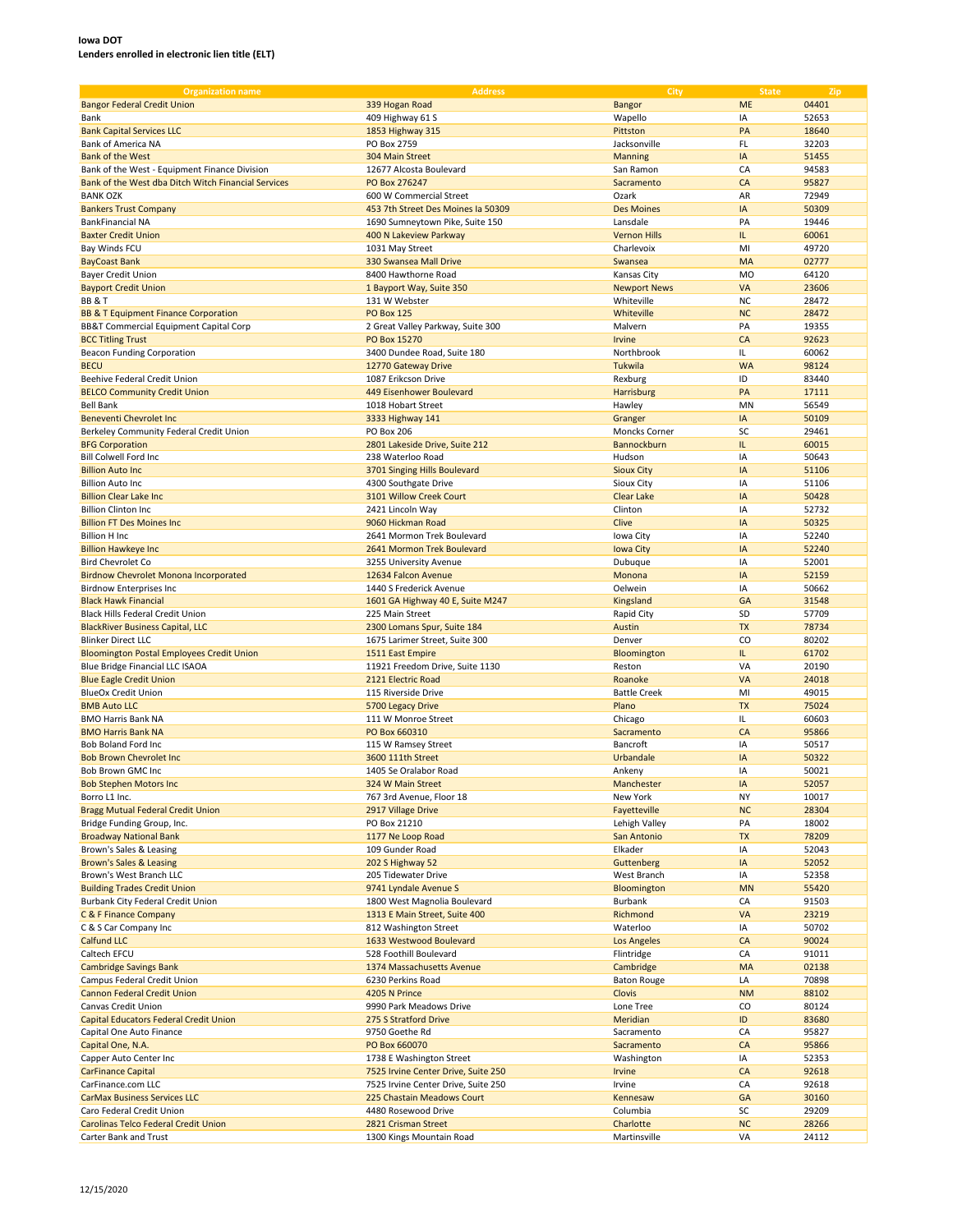| <b>Organization name</b>                                    | <b>Address</b>                         | <b>City</b>             | <b>State</b> | Zip   |
|-------------------------------------------------------------|----------------------------------------|-------------------------|--------------|-------|
| Carvana LLC                                                 | PO Box 29002                           | Phoenix                 | <b>AZ</b>    | 85038 |
| <b>Cascade Financial Services</b>                           | 2701 E Ryan Road                       | Chandler                | AZ           | 85286 |
| <b>Casebine Community Credit Union</b>                      | 485 W Burlington                       | <b>Burlington</b>       | IA           | 52601 |
|                                                             |                                        |                         | WA           |       |
| Cashmere Valley Bank                                        | 124 E Penny Road                       | Wenatchee               |              | 98801 |
| <b>Caterpillar Financial Commercial Account Corporation</b> | PO Box 20966                           | <b>Lehigh Valley</b>    | PA           | 18002 |
| Caterpillar Financial Services Corporation                  | 2120 W End Avenue                      | Nashville               | TN           | 37203 |
| <b>CB - Commercial Loan Servicing</b>                       | PO Box 419248                          | <b>Kansas City</b>      | <b>MO</b>    | 64141 |
| <b>CBC Federal Credit</b>                                   | 2151 E Gonzales Road                   | Oxnard                  | CA           | 93036 |
| <b>Celtic Bank Corporation</b>                              | 268 S State Street, Suite 300          | <b>Salt Lake City</b>   | UT           | 84111 |
| <b>Central Bank</b>                                         | 111 E Miller Street                    | Jefferson City          | MO           | 65101 |
| <b>Central Minnesota Credit Union</b>                       | 1140 Elm Street E                      | Saint Joseph            | <b>MN</b>    | 56374 |
| Century National Bank                                       | 14 S 5th Street                        | Zanesville              | OH           | 43701 |
| <b>CFCU Community Credit Union</b>                          | 1030 Craft Road                        | Ithaca                  | <b>NY</b>    | 14850 |
| Chariton Ford                                               | 124 S Main Street                      | Chariton                | IA           | 50049 |
| <b>Charles Capper Auto Center Inc.</b>                      | <b>150 Court Avenue</b>                | Marengo                 | IA           | 52301 |
| Charles Capper Ford Inc                                     | 409 N Highland Street                  | Williamsburg            | IA           | 52361 |
|                                                             |                                        |                         |              |       |
| <b>Charles Gabus Ford Inc</b>                               | 4545 Merle Hay Road                    | <b>Des Moines</b>       | IA           | 50310 |
| Chartway Federal Credit Union                               | 5700 Cleveland Street                  | Virginia Beach          | VA           | 23462 |
| <b>Cherokee Strip Credit Union</b>                          | 1508 E Prospect Avenue                 | <b>Ponca City</b>       | OK           | 74604 |
| Chessie Federal Credit Union                                | 15 Commerce Drive                      | Cumberland              | <b>MD</b>    | 21502 |
| <b>Chevron FCU</b>                                          | 500 12Th Street, Suite 200             | Oakland                 | CA           | 94607 |
| Chicago Patrolmen's Federal Credit Union                    | 1407 W Washington Boulevard            | Chicago                 | IL.          | 60607 |
| <b>Christian Community Credit Union</b>                     | 101 S Barranca                         | Covina                  | CA           | 91722 |
| Christian Financial Credit Union                            | 18441 Utica Road                       | Roseville               | MI           | 48066 |
| <b>Chrysler Capital</b>                                     | 5201 Rufe Snow Drive N                 | <b>Richland Hills</b>   | <b>TX</b>    | 76180 |
| CIT Bank, NA                                                | 1 CIT Drive                            | Livingston              | NJ           | 07039 |
| <b>CIT Finance LLC</b>                                      | 1 CIT Drive                            | Livingston              | NJ           | 07039 |
|                                                             |                                        | <b>Sioux Falls</b>      | SD           |       |
| Citibank N.A.                                               | 701 E 60th Street                      |                         |              | 57104 |
| Citizens Asset Finance, a division of Citizens Bank NA      | PO Box 277758                          | Sacramento              | CA           | 95827 |
| Citizens Asset Finance, Inc.                                | 480 Jefferson Boulevard                | Warwick                 | RI           | 02886 |
| Citizens Bank N.A.                                          | 1 Citizens Drive                       | Sacramento              | CA           | 95865 |
| Citizens Bank NA as Agent                                   | 900 Elm Stree                          | Manchester              | NH           | 03101 |
| <b>Citizens Community Credit Union</b>                      | 2012 1st Avenue S                      | <b>Fort Dodge</b>       | PA           | 50501 |
| Citizens State Bank                                         | 201 S Highway 20                       | Laurel                  | <b>NE</b>    | 68745 |
| <b>City &amp; County Credit Union</b>                       | 1420 Yankee Doodle Road                | Eagan                   | <b>MN</b>    | 55121 |
| City Credit Union                                           | 7474 Ferguson Road                     | Dallas                  | TX           | 75228 |
| Class 8 Funding Inc                                         | 1833 Executive Drive, Suite 102        | Oconomowoc              | WI           | 53066 |
| Clean Energy Federal Credit Union                           | PO Box 169                             | Cockeysville            | MD           | 21030 |
|                                                             |                                        |                         |              |       |
| <b>Clean Energy Federal Credit Union</b>                    | <b>PO Box 169</b>                      | Cockeysville            | <b>MD</b>    | 21030 |
| Clearwater Credit Union                                     | 3600 Brooks                            | Missoula                | MT           | 59801 |
| <b>Clemons Incorporated</b>                                 | 2909 S Center Street                   | Marshalltown            | IA           | 50158 |
| Clemons Used Car Co                                         | 2110 E University Avenue               | Des Moines              | IA           | 50317 |
| <b>Clinton Auto Group Inc</b>                               | 2850 Valley West Drive                 | Clinton                 | IA           | 52732 |
| <b>CNB Bank</b>                                             | 202 W Stevens Street                   | Carlsbad                | <b>NM</b>    | 88220 |
| <b>CNH Industrial Capital America LLC</b>                   | 100 Brubaker Avenue                    | <b>New Holland</b>      | PA           | 17557 |
| Coast Guard Employees Credit Union                          | 500 Poydras Street                     | New Orleans             | LA           | 70130 |
| <b>Coastal Credit LLC</b>                                   | 3268 Progress Way Building 12 MSC-5200 | Wilmington              | OH           | 45177 |
| CoastHills Credit Union                                     | 3880 Constellation                     | Lompoc                  | CA           | 93438 |
| <b>Cobalt Credit Union</b>                                  | 7148 Towne Center Parkway              | Papillion               | <b>NE</b>    | 68046 |
| Coca Cola Federal Credit Union                              | 1 Coca Cola Plaza                      | Atlanta                 | GA           | 30313 |
| <b>Collins Community Credit Union</b>                       |                                        | <b>Cedar Rapids</b>     | IA           | 52402 |
|                                                             | 1005 Blairs Ferry Road Ne              |                         |              |       |
| Commerce Bank                                               | 8000 Forsyth Boulevard, Suite 510      | Saint Louis             | <b>MO</b>    | 63105 |
| <b>Commerce Bank</b>                                        | 8000 Forsyth Boulevard, Suite 510      | Saint Louis             | <b>MO</b>    | 63105 |
| Commodore Perry FCU                                         | 1711 W Fremont Road                    | Port Clinton            | OH           | 43452 |
| <b>Community 1st Credit Union</b>                           | 1100 Hutchinson Avenue                 | Ottumwa                 | IA           | 52501 |
| <b>Community Buick GMC Inc</b>                              | 4030 Lowes Boulevard                   | Waterloo                | IA           | 50701 |
| <b>Community Choice Credit Union</b>                        | 8404 Nw 62nd Avenue                    | Johnston                | IA           | 50131 |
| Community Credit Union of Florida                           | 1030 S US Highway 1                    | Rockledge               | FL           | 32955 |
| <b>Community First Bank</b>                                 | 449 Highway 123                        | Seneca                  | SC           | 29679 |
| Community First Credit Union of Florida                     | 637 N Lee Street                       | Jacksonville            | FL           | 32204 |
| <b>Community First National Bank</b>                        | 215 S Seth Child Road                  | Manhattan               | KS           | 66502 |
| Connect Credit Union                                        | 3400 W Commercial Boulevard            | Lauderdale              | FL           | 33309 |
| Consumer Portfolio Services, Inc.                           | 19500 Jamboree Road                    | Irvine                  | CA           | 92612 |
| <b>Consumers Credit Union</b>                               | 6850 Stadium Drive                     | Kalamazoo               | MI           | 49009 |
| <b>Consumers Credit Union</b>                               | PO Box 279342                          | Sacramento              | CA           | 95827 |
|                                                             |                                        | Des Moines              |              |       |
| Cornerstone Community Credit Union                          | 414 61st Street                        |                         | IA           | 50312 |
| <b>Cornerstone Community Financial</b>                      | 2955 University                        | <b>Auburn Hills</b>     | MI           | 48326 |
| Coulee Dam Federal Credit Union                             | 402 N Columbia Avenue                  | Coulee Dam              | <b>WA</b>    | 99116 |
| <b>CoVantage Credit Union</b>                               | 723 6th Avenue                         | Antigo                  | WI           | 54409 |
| CP Federal Credit Union                                     | 110 Clinton Road                       | Jackson                 | MI           | 49202 |
| <b>CPM Federal Credit Union</b>                             | 1066 E Montague Avenue                 | <b>North Charleston</b> | SC           | 29405 |
| CPT                                                         | 1 Civic Center Drive, Suite 310        | San Marcos              | CA           | 92069 |
| <b>Credit Acceptance Corp</b>                               | 25505 W 12 Mile Road, Suite 3000       | Southfield              | MI           | 48034 |
| Credit Human FCU                                            | PO Box 1356                            | San Antonio             | TX           | 78295 |
| <b>Credit Union 1</b>                                       | 200 E Champaign Ave                    | Rantoul                 | IL.          | 61806 |
| Credit Union of America                                     | 711 W Douglas Avenue                   | Wichita                 | ΚS           | 67213 |
| <b>Credit Union of Denver</b>                               | 9305 W Alameda Avenue                  | Lakewood                | CO           | 80226 |
|                                                             |                                        |                         |              |       |
| Credit Union of New Jersey                                  | 1301 Parkway Avenue                    | Ewing                   | NJ           | 08628 |
| CROSSROADS EQUIPMENT LEASE AND FINANCE LLC                  | 9385 Haven Avenue                      | Cucamonga               | CA           | 91730 |
| Crossroads Ford                                             | 2033 Laporte Road                      | Waterloo                | IA           | 50702 |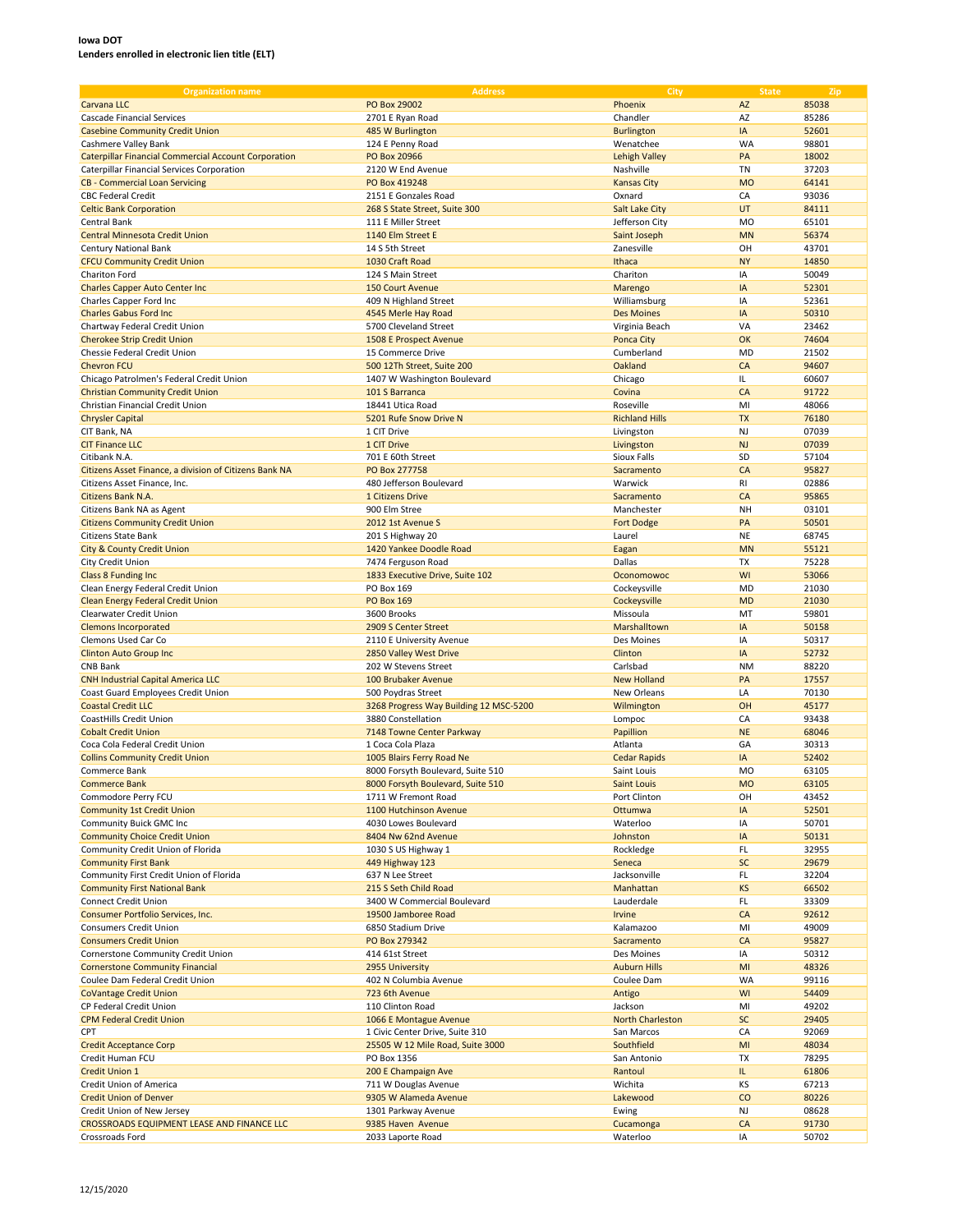| <b>Organization name</b>                          | <b>Address</b>                      | City                    | <b>State</b> | Zip   |
|---------------------------------------------------|-------------------------------------|-------------------------|--------------|-------|
| <b>Crossroads Small Business Solutions</b>        | 9385 Haven Avenue                   | Cucomonga               | CA           | 91730 |
|                                                   |                                     |                         |              |       |
| Curo, Inc.                                        | 1317 S Harbor Boulevard             | Fulleron                | CA           | 92832 |
| <b>Custom Truck Capital</b>                       | 995 Dalton Avenue                   | Cincinnati              | OH           | 45303 |
| Dacotah Bank                                      | 308 S Main Street                   | Aberdeen                | SD           | 57401 |
| Dahl Ford Davenport Inc                           | 1310 E Kimberly Road                | Davenport               | IA           | 52807 |
| Dakota Financial LLC                              | 11766 Wilshire Boulevard, Suite 550 | Los Angeles             | CA           | 90025 |
|                                                   |                                     |                         |              |       |
| <b>Dakotaland FCU</b>                             | 1371 Dakota Avenue S                | Huron                   | SD           | 57350 |
| Dale Howard Inc                                   | 600 Brooks Road                     | Iowa Falls              | IA           | 50126 |
| Dan Deery Motor Co Of Waterloo Inc                | 7404 University Avenue              | <b>Cedar Falls</b>      | IA           | 50613 |
| Dan Deery Motor Co. Inc                           | 3900 Alexandra Drive                | Waterloo                | IA           | 50702 |
| Dave Wright BGH Inc                               | 1000 N 3rd Avenue                   | Marshalltown            | IA           | 50158 |
|                                                   |                                     |                         |              |       |
| Dave Wright CDRJ Inc                              | 908 N 3rd Avenue                    | Marshalltown            | IA           | 50158 |
| Dave Wright Nissan Subaru Inc                     | 999 Boyson Road                     | Hiawatha                | IA           | 52233 |
| David Bak Inc                                     | 1900 Highway 75 N                   | Sioux City              | IA           | 51105 |
| De Lage Landen Financial Services Inc             | 1111 Old Eagle School Road          | Wayne                   | PA           | 19087 |
| De Lage Landen Public Finance, LLC                | 1111 Old Eagle School Road          | Wayne                   | PA           | 19087 |
|                                                   |                                     |                         |              |       |
| Debenham Cap LLC DBA American Title Loans         | 3355 S State Street                 | Salt Lake City          | UT           | 84115 |
| Decatur Eathmovers Credit Union                   | 2600 E Dividend Drive               | Decatur                 | IL           | 62525 |
| Decorah Auto Center Inc                           | 2072 State Highway 9                | Decorah                 | IA           | 52101 |
| Deere & Company                                   | 6400 Nw 86th Street                 | Johnston                | IA           | 50131 |
| Deere Credit, Inc.                                | 6400 Nw 86th Street                 | Johnston                | IA           | 50131 |
|                                                   |                                     |                         |              |       |
| Deere Employees Credit Union                      | 3950 38th Avenue                    | Moline                  | IL           | 61265 |
| Deery Brothers Chevrolet Inc                      | <b>6000 E University Avenue</b>     | <b>Pleasant Hill</b>    | IA           | 50327 |
| Deery Brothers Ford Lincoln Inc                   | 2343 Mormon Trek Boulevard          | Iowa City               | IA           | 52246 |
| Deery Brothers HM Inc                             | 501 W Agency Road                   | <b>West Burlington</b>  | IA           | 52655 |
| Deery Brothers Inc                                | 200 S Gear Avenue                   | West Burlington         | IA           | 52655 |
|                                                   |                                     |                         |              |       |
| Deery Brothers Motors of Iowa City Inc            | 651 Highway 1 W                     | <b>Iowa City</b>        | IA           | 52246 |
| Deery Brothers of Ames Inc                        | 1700 Se 16th Street                 | Ames                    | IA           | 50010 |
| Deery Brothers of Dubuque Inc                     | 600 Century Drive                   | <b>Dubuque</b>          | IA           | 52002 |
| Delta Community Credit Union                      | 1025 Virginia Avenue                | Atlanta                 | GA           | 30354 |
| Denali Federal Credit Union                       | 440 E 36th Avenue                   | Anchorage               | AK           | 99503 |
|                                                   |                                     |                         |              |       |
| Dewey Ford                                        | 3055 Se Delaware Avenue             | Ankeny                  | IA           | 50021 |
| <b>Digital Federal Credit Union</b>               | 865 Donald Lynch Boulevard          | Marlborough             | MA           | 01752 |
| <b>DMHON LLC</b>                                  | 11206 Hickman Road                  | Clive                   | IA           | 50325 |
| Dogwood State Bank                                | 5401 Six Forks Road, Suite 100      | Raleigh                 | <b>NC</b>    | 27609 |
| Dort Financial Credit Union                       | 9048 Holly Road                     | <b>Grand Blanc</b>      | MI           | 48439 |
|                                                   |                                     |                         |              |       |
| <b>Dreusicke Holdings Inc</b>                     | 1445 Highway 1 W                    | <b>Iowa City</b>        | IA           | 52246 |
| Eagle Federal Credit Union                        | PO Box 64630                        | <b>Baton Rouge</b>      | LA           | 70896 |
| <b>Eaglemark Savings Bank</b>                     | 3850 Arrowhead Drive                | <b>Carson City</b>      | <b>NV</b>    | 89706 |
| Eastern Funding LLC                               | 175 Broadhollow Road, Suite 120     | Melville                | NY           | 11747 |
|                                                   | <b>PO Box 988</b>                   | Kaufman                 | <b>TX</b>    | 75142 |
| <b>ECU DBA Kaufman County Credit Union</b>        |                                     |                         |              |       |
| Ed Stivers Ford Inc                               | 1450 E Hickman Road                 | Waukee                  | IA           | 50263 |
| <b>Ed Stivers Ford Inc.</b>                       | 1450 E Hickman Road                 | Waukee                  | IA           | 50263 |
| <b>Educational Credit Union</b>                   | 4701 NW Hunger's Ridge Circle       | Topeka                  | KS           | 66618 |
| <b>Educational Employees Credit Union</b>         | 2222 W Shaw Avenue                  | Fresno                  | CA           | 93755 |
|                                                   | 1010 34th Avenue                    |                         | IA           |       |
| Edwards Auto Group Inc                            |                                     | <b>Council Bluffs</b>   |              | 51501 |
| <b>Edwards Auto Plaza Inc</b>                     | 1029 32nd Avenue                    | <b>Council Bluffs</b>   | IA           | 51501 |
| Edwards Chevrolet Cadillac Inc                    | 3400 S Expressway Street            | <b>Council Bluffs</b>   | IA           | 51501 |
| <b>Edwards Storm Lake Inc.</b>                    | 1301 Lake Avenue                    | <b>Storm Lake</b>       | IA           | 50588 |
| <b>ELCA Federal Credit Union</b>                  | 8765 W Higgins Road, Suite 675      | Chicago                 | IL           | 60631 |
| <b>Elements Financial Federal Credit Union</b>    |                                     |                         |              |       |
|                                                   | 225 S East Street, Suite 300        | Indianapolis            | IN           | 46202 |
| <b>Embers Credit Union</b>                        | 1001 Baraga Avenue                  | Marquette               | MI           | 49855 |
| <b>Empower Credit Union</b>                       | 10625 W Greenfield Avenue           | <b>West Allis</b>       | WI           | 53214 |
| Endurance Federal Credit Union                    | 703 S 9th Street                    | Duncan                  | OK           | 73533 |
| <b>ENGS Commercial Finance Co</b>                 | One Pierce Place, Suite 1100W       | Itasca                  | Щ.           | 60143 |
| <b>ENGS Titling LLC</b>                           | One Pierce Place, Suite 1100W       | Itasca                  | IL.          | 60143 |
|                                                   |                                     |                         |              |       |
| <b>Ent Credit Union</b>                           | 7250 Campus Drive                   | <b>Colorado Springs</b> | CO           | 80920 |
| <b>Envision Credit Union</b>                      | PO Box 5198                         | Tallahassee             | FL           | 32317 |
| <b>Equipment Leasing Group of America LLC</b>     | 211 Waukegan Road, Suite 100        | Northfield              | IL.          | 60093 |
| Erie Federal Credit Union                         | 1109 E 38th Street                  | Erie                    | PA           | 16504 |
| <b>ESB and Its Assigns</b>                        | 3850 Arrowhead Drive                | <b>Carson City</b>      | <b>NV</b>    | 89706 |
|                                                   |                                     |                         |              |       |
| <b>ESL Federal Credit Union</b>                   | 100 Kings Highway S, Suite 1200     | Rochester               | NY           | 14617 |
| <b>Evangelical Christian Credit Uniion</b>        | 955 W Imperial Highway, Suite 100   | <b>Brea</b>             | CA           | 92821 |
| Evansville Teachers Federal Credit Union          | PO Box 5129                         | Evansville              | IN           | 47716 |
| <b>EVB</b>                                        | PO Box 1455                         | Tappahannock            | VA           | 22650 |
| <b>Exeter Finance LLC</b>                         | PO Box 166008                       | Irving                  | TX           | 75016 |
|                                                   |                                     |                         |              |       |
| <b>Extra Credit Union</b>                         | 6611 Chicago Road                   | Warren                  | MI           | 48092 |
| <b>Fair Titling Trust</b>                         | 1540 2nd Street, Suite 200          | Santa Monica            | CA           | 90401 |
| <b>Fairfield National Bank</b>                    | 143 W Main Street                   | Lancaster               | OH           | 43139 |
| Fairmont Federal Credit Union                     | PO Box 2139                         | Fairmont                | <b>WV</b>    | 26554 |
| <b>Family First FCU</b>                           | 2901 11th Avenue S                  | <b>Great Falls</b>      | MT           | 59406 |
|                                                   |                                     |                         |              |       |
| Family Focus Federal Credit Union                 | 7310 N Plaza                        | Omaha                   | NE           | 68127 |
| <b>Family Trust Federal Credit Union</b>          | 1615 Progress Way                   | Hill                    | <b>SC</b>    | 29730 |
| Farm Bureau Bank, FSB                             | 17300 Henderson Pass                | San Antonio             | TX           | 78265 |
| Farm Credit Services of America, PCA              | 5015 S 118th Street                 | Omaha                   | <b>NE</b>    | 68137 |
|                                                   |                                     |                         | OH           |       |
| Farmers and Savings Bank                          | 120 N Water Street                  | Loudenville             |              | 44842 |
| Farmers Insurance Group Federal Credit Union      | 2255 N Ontario Street, Suite 320    | <b>Burbank</b>          | CA           | 91504 |
| Farmers State Bank                                | 501 E State Street                  | Algona                  | IA           | 50511 |
| FCG MotoHoldings Co. C/O Wilmington Trust         | 1100 N Market Street                | Wilmington              | DE           | 19890 |
| Federal Employees Of Chippewa County Credit Union | 119 E Water Street                  | Sault Saint Marie       | MI           | 49783 |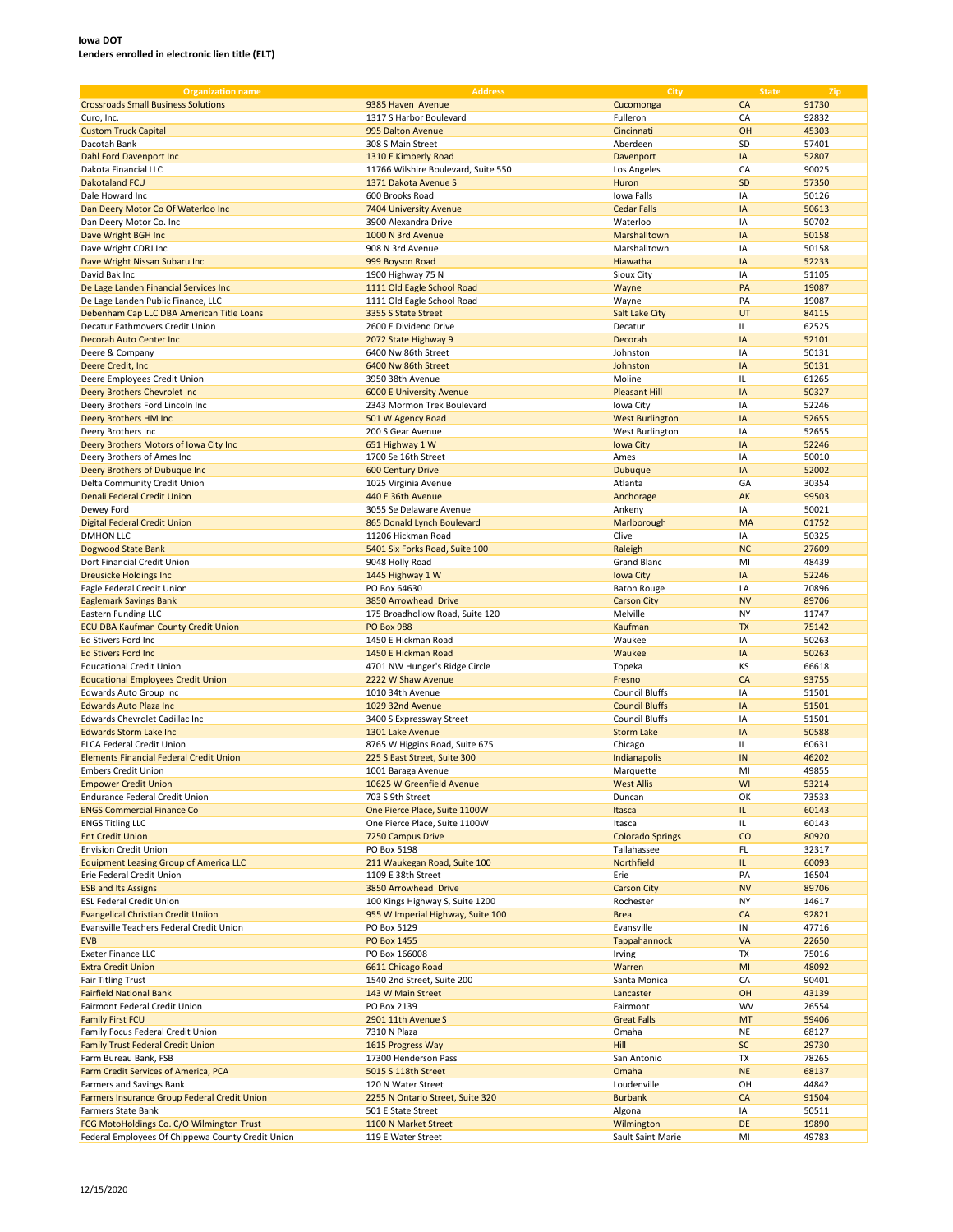| <b>Organization name</b>                   | <b>Address</b>                             | City                     | <b>State</b> | Zip   |
|--------------------------------------------|--------------------------------------------|--------------------------|--------------|-------|
| <b>Federated Employees Credit Union</b>    | 1929 S Cedar                               | Owatonna                 | <b>MN</b>    | 55060 |
| Fedex Employees Credit Assoc               | 2731 Nonconnah Boulevard                   | Memphis                  | <b>TN</b>    | 38132 |
| <b>FedFinancial FCU</b>                    |                                            |                          |              |       |
|                                            | 11233 Lockwood Drive                       | <b>Silver Spring</b>     | <b>MD</b>    | 20901 |
| Ferrari Financial Services Inc             | PO Box 510                                 | Williamsville            | NY           | 14231 |
| Fesler Inc                                 | 1922 Highway 34                            | Fairfield                | IA           | 52556 |
| <b>Fidelity Bank</b>                       | 100 E English Street                       | Wichita                  | KS           | 67202 |
| <b>Fidelity State Bank &amp; Trust Co</b>  | 600 S Kansas                               | <b>Topeka</b>            | <b>KS</b>    | 66603 |
| <b>Fidelty Bank</b>                        | 3 Corporate Boulevard NE, Suite 110        | Atlanta                  | GA           | 30329 |
| <b>Fifth Third Bank NA</b>                 | 3266 State Route 73N, Suite 2062           | Wilmington               | OH           | 45177 |
| <b>Filer Credit Union</b>                  | 1117 28th Street                           | Manistee                 | MI           | 49660 |
| <b>Financial Carrier Services</b>          | 13325 South Point Boulevard, Suite 300     | Charlotte                | <b>NC</b>    | 28273 |
| Financial Institution Lending Options, LLC | 550 Bay View Road, Suite A                 | Mukwonago                | WI           | 53149 |
| <b>Financial Pacific Leasing Inc</b>       | <b>PO Box 4568</b>                         | Way                      | <b>WA</b>    | 98063 |
| Financial Plus Credit Union                | 1831 25th Street                           | West Des Moines          | IA           | 50266 |
| <b>Financial Plus Credit Union</b>         | 220 E High Street                          | <b>Morris</b>            | IL.          | 60450 |
| Firestone Financial, LLC                   | 117 Kendrick Street, Suite 200             | Needham                  | MA           | 02494 |
| <b>First American Credit Union</b>         | PO Box 10099                               | <b>Casa Grande</b>       | <b>AZ</b>    | 85130 |
| First Bank                                 | 316 E Bremer Avenue                        | Waverly                  | IA           | 50677 |
| <b>First Banker's Corporation</b>          | 8910 Purdue Road, Suite 200                | Indianapolis             | IN           | 46268 |
| First Business Bank                        | 401 Charmany Drive                         | Madison                  | WI           | 53719 |
| First Business Equipment Finance LLC       | 401 Charmany Drive                         | Madison                  | WI           | 53719 |
|                                            |                                            |                          |              |       |
| First Carolina People's Credit Union       | PO Box 1637                                | Goldsboro                | <b>NC</b>    | 27533 |
| <b>First Class Community Credit Union</b>  | 303 Euclid Avenue                          | <b>Des Moines</b>        | IA           | 50313 |
| <b>First Command Bank</b>                  | 1 Firstcomm Plaza                          | Fort Worth               | <b>TX</b>    | 76101 |
| <b>First Community Bank</b>                | 201 N Main Street                          | <b>Beemer</b>            | <b>NE</b>    | 68716 |
| <b>First Community Bank</b>                | 1325 Harrison Street                       | <b>Batesville</b>        | AR           | 72501 |
| <b>First Community Credit Union</b>        | 310 10th Street SE                         | Jamestown                | <b>ND</b>    | 58401 |
| First Credit Union                         | 25 S Arizona Pl, Suite 111                 | Chandler                 | AZ           | 85225 |
| <b>First Federal Credit Union</b>          | 1035 N Center Point Road                   | Hiawatha                 | IA           | 52233 |
| First Flight Federal Credit Union          | 1815 Kildaire Farm Road, Suite A           | Cary                     | <b>NC</b>    | 27518 |
| First Heritage Federal Credit Union        | 110 Village Square Painted Post            | <b>Painted Post</b>      | <b>NY</b>    | 14870 |
| <b>First Home Bank</b>                     | 700 Central Avenue, Suite 202              | Saint Petersburg         | FL.          | 33701 |
| <b>First Interstate Bank</b>               | 401 N 31st Street                          | <b>Billings</b>          | MT           | 59101 |
| First Investors Financial Services, Inc.   | 5757 Woodway, Suite 100                    | Houston                  | <b>TX</b>    | 77057 |
| First Light Federal Credit Union           | 9983 Kenworthy                             | El Paso                  | <b>TX</b>    | 79914 |
| First Midwest Equipment Finance Co.        | 80 Gordon Street                           | <b>Elk Grove Village</b> | IL.          | 60007 |
| <b>First National Bank of Omaha</b>        | 1620 Dodge Street                          | Omaha                    | <b>NE</b>    | 68197 |
| <b>First National Bank Texas</b>           | 507 N Gray Street                          | Killeen                  | <b>TX</b>    | 76540 |
| <b>First Navy Bank</b>                     | 180 Taylor Road                            | Pensacola                | FL.          | 32508 |
| First PREMIER Bank                         | 601 S Minnesota Avenue                     | Sioux Falls              | SD           | 57104 |
| <b>First Savings Bank</b>                  | 3711 Paoli Pike                            | <b>Floyds Knobs</b>      | IN           | 47119 |
| First Security Bank of Missoula            | PO Box 393                                 | Hamilton                 | MT           | 59840 |
| <b>First Technology FCU</b>                | PO Box 276181                              | Sacramento               | CA           | 95827 |
| First-Citizens Bank & Trust Company        | PO Box 26592                               | Raleigh                  | <b>NC</b>    | 27611 |
| <b>First-Knox National Bank</b>            | 1 S Main Street                            | Vernon                   | OH           | 43050 |
| Five Star Bank                             |                                            | Warsaw                   | <b>NY</b>    | 14569 |
|                                            | 220 Liberty                                | Nederland                | <b>TX</b>    | 77627 |
| <b>Fivepoint Credit Union</b>              | 3700 Skyline Drive                         |                          |              |       |
| Flagship Credit Acceptance                 | PO Box 2070                                | Coppell                  | TX           | 75019 |
| <b>Flagstar Bank</b>                       | 5151 Corporate Drive                       | Troy                     | MI           | 48098 |
| <b>FLCC Financing</b>                      | 103 20th Street NE                         | Stewartville             | MN           | 55976 |
| <b>FleetSide Ford LLC</b>                  | 1120 Jeffrey'S Drive                       | Osceola                  | IA           | 50213 |
| Flowers Employees Credit League            | 612 S Broad Street                         | Thomasville              | GA           | 31792 |
| <b>Forest City Ford Inc</b>                | 745 N Highway 9 & 69                       | <b>Forest City</b>       | IA           | 50436 |
| Fort Bragg Federal Credit Union            | 1638 Skibo Road                            | Fayetteville             | NC           | 28303 |
| Fort Dodge Ford Lincoln Toyota             | 2723 5th Avenue S                          | <b>Fort Dodge</b>        | IA           | 50501 |
| Fort Financial Credit Union                | 3102 Spring Street                         | Fort Wayne               | ${\sf IN}$   | 46808 |
| <b>Fort Hood National Bank</b>             | 507 N Gray Street                          | Killeen                  | TX           | 76541 |
| Fortera Credit Union                       | 2050 Lowes Drive                           | Clarksville              | TN           | 37040 |
| <b>Foundation One Bank</b>                 | 17445 Arbor Street, Suite 100              | Omaha                    | <b>NE</b>    | 68130 |
| Four Points Federal Credit Union           | 12700 W Dodge Road                         | Omaha                    | NE           | 68154 |
| <b>Foursight Capital LLC</b>               | 265 E 100 S, Suite 300                     | <b>Salt Lake City</b>    | UT           | 84111 |
| Freedom Road Financial                     | 10509 Professional Circle                  | Reno                     | NV           | 89521 |
| <b>Freedom Truck Finance LLC</b>           | 12221 Merit Drive                          | <b>Dallas</b>            | TX           | 75251 |
| FreeStar Financial Credit Union            | 27570 Gratiot Avenue                       | Clinton Township         | MI           | 48046 |
| <b>Frontier Bank</b>                       | 222 Main Street                            | Pender                   | <b>NE</b>    | 68047 |
| Frontwave Credit Union                     | 1278 Rocky Point Drive                     | Oceanside                | CA           | 92056 |
| <b>Gabus Automotive Inc.</b>               | 4475 Merle Hay Road                        | <b>Des Moines</b>        | IA           | 50310 |
| Gallup Federal Credit Union                | 1001 Gallup Drive                          | Omaha                    | NE           | 68102 |
| <b>Gate City Bank</b>                      | 500 2nd Avenue N                           | Fargo                    | <b>ND</b>    | 58108 |
| Gateway One Lending & Finance              | PO Box 269133                              | Sacramento               | CA           | 95826 |
| <b>General Electric Credit Union</b>       | 10485 Reading Road                         | Cincinnati               | OH           | 45201 |
| Genesis Capital Finance LLC                | PO Box 347195                              | Coral Gables             | FL           | 33234 |
| George White Chevrolet Inc                 | Highway 30 & 69 South                      | Ames                     | IA           | 50010 |
| <b>GESA Credit Union</b>                   | 51 Gage Boulevard                          | Richland                 | WA           | 99352 |
| <b>GL Ankeny LLC</b>                       | 3175 Se Delaware Avenue                    | Ankeny                   | IA           | 50021 |
|                                            |                                            |                          |              |       |
| Glass City Federal Credit Union            | 1340 Arrowhead Drive                       | Maumee                   | OH           | 43537 |
| <b>Glendenning Motor Co Inc</b>            | 1100 E South Street                        | <b>Mount Ayr</b>         | IA           | 50854 |
| Glenview State Bank                        | 800 Waukegan Road                          | Glenview                 | IL.          | 60025 |
| <b>Global Lending Services LLC</b>         | 1200 Brookfield Boulevard, Suite 300       | Greenville               | SC           | 29607 |
| Globe Acceptance Inc                       | 1001 Grand Avenue West Des Moines la 50265 | West Des Moines          | IA           | 50265 |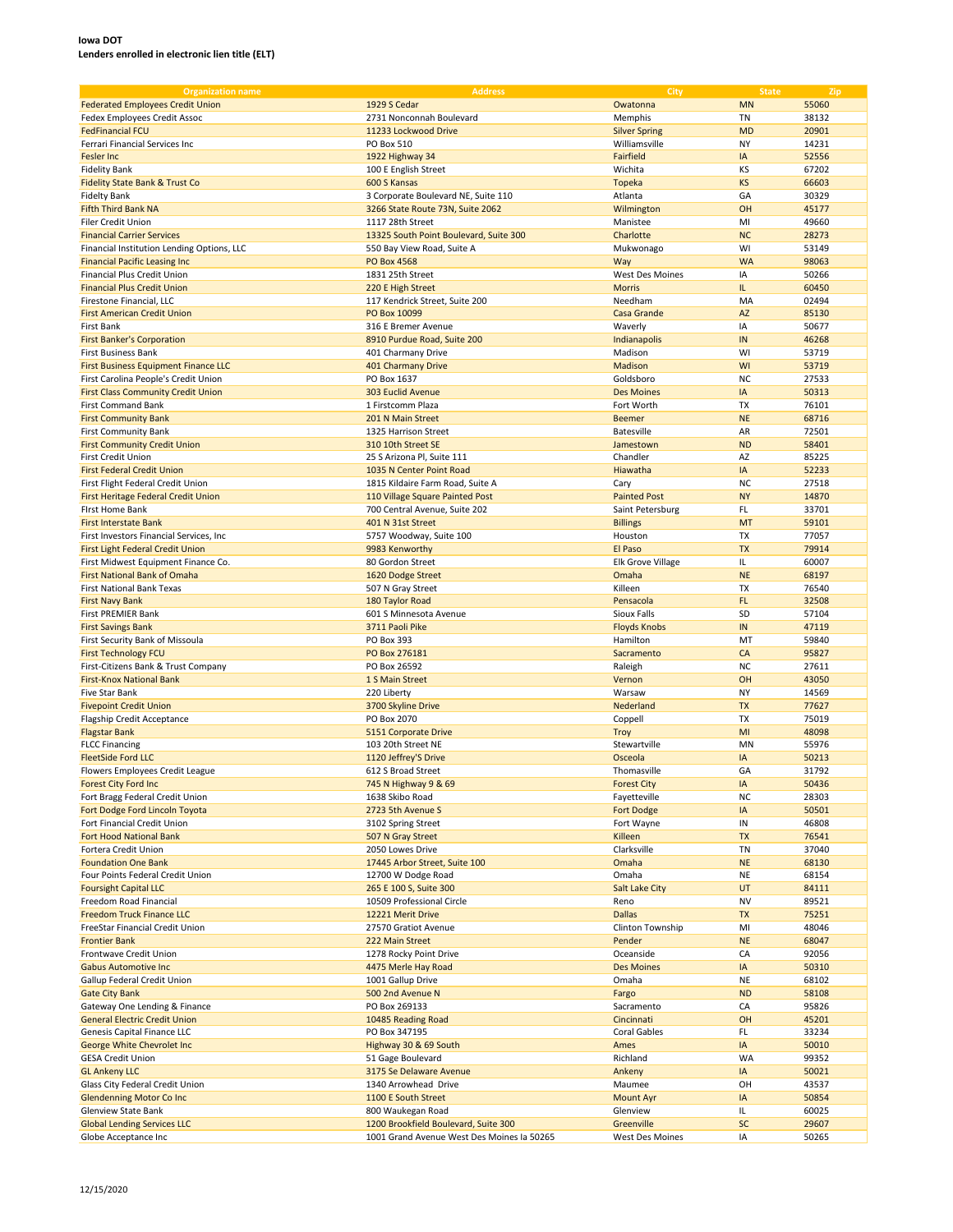| <b>Organization name</b>                     | <b>Address</b>                     | City                       | <b>State</b> | Zip   |
|----------------------------------------------|------------------------------------|----------------------------|--------------|-------|
| <b>Goldenwest Federal Credit Union</b>       | 5025 S Adams Avenue                | Ogden                      | UT           | 84403 |
| Gookin Ford Sales Inc                        | 510 Factory Outlet Drive           | <b>Story City</b>          | IA           | 50248 |
| <b>GPO Federal Credit Union</b>              | 4311 Middle Settlement Road        | <b>New Hartford</b>        | <b>NY</b>    | 13413 |
|                                              |                                    |                            |              |       |
| Granger Motors Inc                           | 1708 Sycamore Street               | Granger                    | IA           | 50109 |
| <b>Great Western Bank</b>                    | 120 S 68th Street                  | <b>West Des Moines</b>     | IA           | 50266 |
| Great Western Bank                           | 10101 University Avenue            | Clive                      | IA           | 50325 |
| <b>Great Western Bank</b>                    | 825 Central Avenue                 | <b>Fort Dodge</b>          | IA           | 50501 |
| <b>Great Western Bank</b>                    | 1020 Main Street                   | Hamburg                    | IA           | 51640 |
| <b>Great Western Bank</b>                    | <b>PO Box 306</b>                  | North Liberty              | IA           | 52317 |
| Great Western Bank                           | 3405 N Louise Ave                  | Sioux Falls                | SD           | 57107 |
| <b>Great Western Bank</b>                    | 21783 Us Highway                   | Princeton                  | <b>MO</b>    | 64673 |
| Greater Iowa Credit Union                    | 801 Lincoln Way                    | Ames                       | IA           | 50010 |
| <b>Greater KC Public Safety Credit Union</b> | 2800 E 14th Street                 | <b>Kansas City</b>         | <b>MO</b>    | 64127 |
| <b>Greater Valley Credit Union</b>           | 1185 W Hedges Avenue               | Fresno                     | CA           | 93728 |
| Green Bank, N.A.                             | 2900 N Loop W, Suite 200           | Houston                    | <b>TX</b>    | 77092 |
| Greene County Motor Company                  | 1903 N Mulberry Street             | Jefferson                  | IA           | 50129 |
| Greensboro Municipal Federal Credit Union    | 217 N Greene Street                | Greensboro                 | <b>NC</b>    | 27401 |
| GreenState Credit Union                      | 2355 Landon Road N                 | North Liberty              | IA           | 52317 |
| Gregg Young Chevrolet of Norwalk Inc         | 2501 Sunset Drive                  | Norwalk                    | IA           | 50211 |
| Grow Financial Federal Credit Union          | 6701 S Dale Mabry Highway          | Tampa                      | <b>FL</b>    | 33611 |
| <b>Gulf Coast Educators FCU</b>              | 5953 Fairmont Parkway              | Pasadena                   | <b>TX</b>    | 77505 |
| <b>Gulf Winds Credit Union</b>               | 220 E Nine Mile Road               | Pensacola                  | <b>FL</b>    | 32534 |
|                                              |                                    |                            | IA           |       |
| H & H Buick GMC                              | 3400 S Expressway Street           | <b>Council Bluffs</b>      |              | 51501 |
| H & N Chevrolet-Buick Co                     | 713 Grand Avenue                   | Spencer                    | IA           | 51301 |
| Hanmi Bank                                   | 2010 Main Street, Suite 590        | Irvine                     | CA           | 92614 |
| Hanscom Federal Credit Union                 | 25 Porter Road, Suite 100          | Littleton                  | MA           | 01460 |
| <b>Harrison RV Inc.</b>                      | 1200 N Elm Street                  | Jefferson                  | IA           | 50129 |
| Harvard University Employees Credit Union    | 104 Mt Auburn Street               | Cambridge                  | MA           | 02138 |
| Hawkeye Ford Incorporated                    | 2027 Highway 34 E                  | <b>Red Oak</b>             | IA           | 51566 |
| HD Leasing                                   | 3850 Arrowhead Drive               | Carson City                | <b>NV</b>    | 89706 |
| <b>HDCC</b>                                  | 1801 Alma Drive                    | Plano                      | <b>TX</b>    | 75075 |
| HealthCare Associates Credit Union           | 1151 E Warrenville Road, Suite 200 | Naperville                 | IL.          | 60563 |
| Healthcare Systems Federal Credit Union      | 8300 Arlington Boulevard           | Fairfax                    | VA           | 22031 |
| <b>Heartland Credit Union</b>                | 5325 High Crossing Boulevard       | Madison                    | WI           | 53718 |
| <b>Heartland Credit Union</b>                | 5500 S Robert Trail                | <b>Inver Grove Heights</b> | <b>MN</b>    | 55077 |
| <b>Heartland Credit Union</b>                | 900 E 23rd Avenue                  | Hutchinson                 | KS           | 67504 |
| <b>Hercules First Federal Credit Union</b>   | 3141 West 4700 South               | <b>Salt Lake City</b>      | UT           | 84129 |
| Heritage Trust Federal Credit Union          | 200 Marymeade Drive                | Summerville                | SC           | 29483 |
| Heritage West Credit Union                   | 5700 Cleveland Street              | Virginia Beach             | VA           | 23462 |
| HFC Acceptance, LLC/Comerica Bank            | 411 W Lafayette                    | Detroit                    | MI           | 48226 |
| Hitachi Capital America Corp                 | 800 Connecticut Avenue             | <b>Norwalk</b>             | <b>CT</b>    | 06854 |
| Hi-Way Chevrolet Buick Inc                   | 1427 10th Street                   | <b>Rock Valley</b>         | IA           | 51247 |
| Hiway Federal Credit Union                   | 111 Empire Drive                   | <b>Saint Paul</b>          | <b>MN</b>    | 55103 |
| Holy Rosary Credit Union                     | 533 Campbell                       | Kansas City                | <b>MO</b>    | 64106 |
| <b>Holzhauer Motors Ltd</b>                  | 1601 N 2nd Street                  | Cherokee                   | IA           | 51012 |
| Home Federal Bank                            | 3000 S Minnesota Avenue            | Sioux Falls                | SD           | 57105 |
| Home Loan Investment Bank, FSB               |                                    | Warwick                    | R1           | 02886 |
|                                              | 1 Home Loan Plz, Suite 3           | Asheville                  | <b>NC</b>    |       |
| HomeTrust Bank                               | 330 Ridgefield Court               |                            |              | 28802 |
| <b>Honor Finance LLC</b>                     | <b>PO Box 1817</b>                 | Evanston                   | IL.          | 60204 |
| Hoosier Hills Credit Union                   | 630 Lincoln Avenue                 | Bedford                    | IN           | 47421 |
| <b>Hosmer Automotive Inc.</b>                | 3825 4th Street Sw                 | <b>Mason City</b>          | IA           | 50401 |
| Hosmer Cars Inc                              | 3851 4th Street Sw                 | <b>Mason City</b>          | IA           | 50401 |
| Hudson River Financial Federal Credit Union  | 3563 Mohegan Avenue                | Mohegan Lake               | <b>NY</b>    | 10547 |
| Hughes Federal Credit Union                  | 971 W Wetmore                      | Tucson                     | AZ           | 85734 |
| Humboldt Motor Sales Incorporated            | 2225 220th Street                  | Humboldt                   | IA           | 50548 |
| Hummel Brothers Inc                          | 4770 Merle Hay Road                | Des Moines                 | IA           | 50322 |
| <b>Huntington National Bank</b>              | 5555 Cleveland Avenue              | Columbus                   | OH           | 43231 |
| Huron Area Education Federal Credit Union    | 1855 Arizona Avenue SW             | Huron                      | SD           | 57350 |
| <b>IAA Credit Union</b>                      | 808 IAA Drive                      | Bloomington                | IL.          | 61701 |
| Idaho Central Credit Union                   | 4400 Central Way                   | Chubbuck                   | ID           | 83202 |
| <b>Ideal Credit Union</b>                    | 8499 Tamarack Road                 | Woodbury                   | <b>MN</b>    | 55125 |
| Independence Ford Inc                        | 2000 Enterprise Drive E            | Independence               | IA           | 50644 |
| <b>Independent Bank</b>                      | 1600 Redbud Boulevard, Suite 400   | <b>McKinney</b>            | <b>TX</b>    | 75070 |
| Indiana Members Credit Union                 | 7470 E 82nd Street                 | Indianapolis               | IN           | 46256 |
| Indianapolis Newspapers Federal Credit Union | 126 S Meridian Street              | Indianapolis               | IN           | 46225 |
| Industrial Federal Credit Union              | 1115 Sagamore Parkway S            | Lafayette                  | IN           | 47905 |
| <b>Innovate Loan Servicing</b>               | PO Box 164843                      | Fort Worth                 | <b>TX</b>    | 76161 |
| Inova Federal Credit Union                   | 358 S Elkhart Avenue               | Elkhart                    | IN           | 46516 |
| <b>Insight Credit Union</b>                  | 480 S Keller Road                  | Orlando                    | FL.          | 32810 |
| InTouch Credit Union                         | 5640 Democracy Drive               | Plano                      | TX           | 75024 |
| <b>Investex Credit Union</b>                 | 905 Aldine Bender Road             | Houston                    | <b>TX</b>    | 77032 |
| <b>Investors Bank</b>                        | 99 Wood Avenue S                   | South Iselin               | NJ           | 08830 |
|                                              |                                    |                            | $\sf IA$     |       |
| Iowa Heartland Credit Union                  | 1602 S Monroe Avenue               | <b>Mason City</b>          |              | 50401 |
| Ironhorse Funding LLC                        | 1000 Cummings Center, Suite 233G   | Beverly                    | MA           | 01915 |
| <b>Isuzu Finance of America Inc.</b>         | 2500 Westchester Avenue, Suite 312 | Purchase                   | <b>NY</b>    | 10577 |
| <b>iTHINK Financial Credit Union</b>         | 1000 Nw 17th Avenue                | Del Ray Beach              | FL.          | 33445 |
| Jeddeloh Inc                                 | 1783 Opal Avenue                   | Sibley                     | IA           | 51249 |
| Jefferson Bank of Missouri                   | 700 Southwest Boulevard            | Jefferson City             | MO           | 65109 |
| <b>Jefferson Capital Systems LLC</b>         | 16 McLeland Road                   | <b>Saint Cloud</b>         | <b>MN</b>    | 56303 |
| Jensen Imports Inc                           | 3909 Stadium Drive                 | Sioux City                 | IA           | 51106 |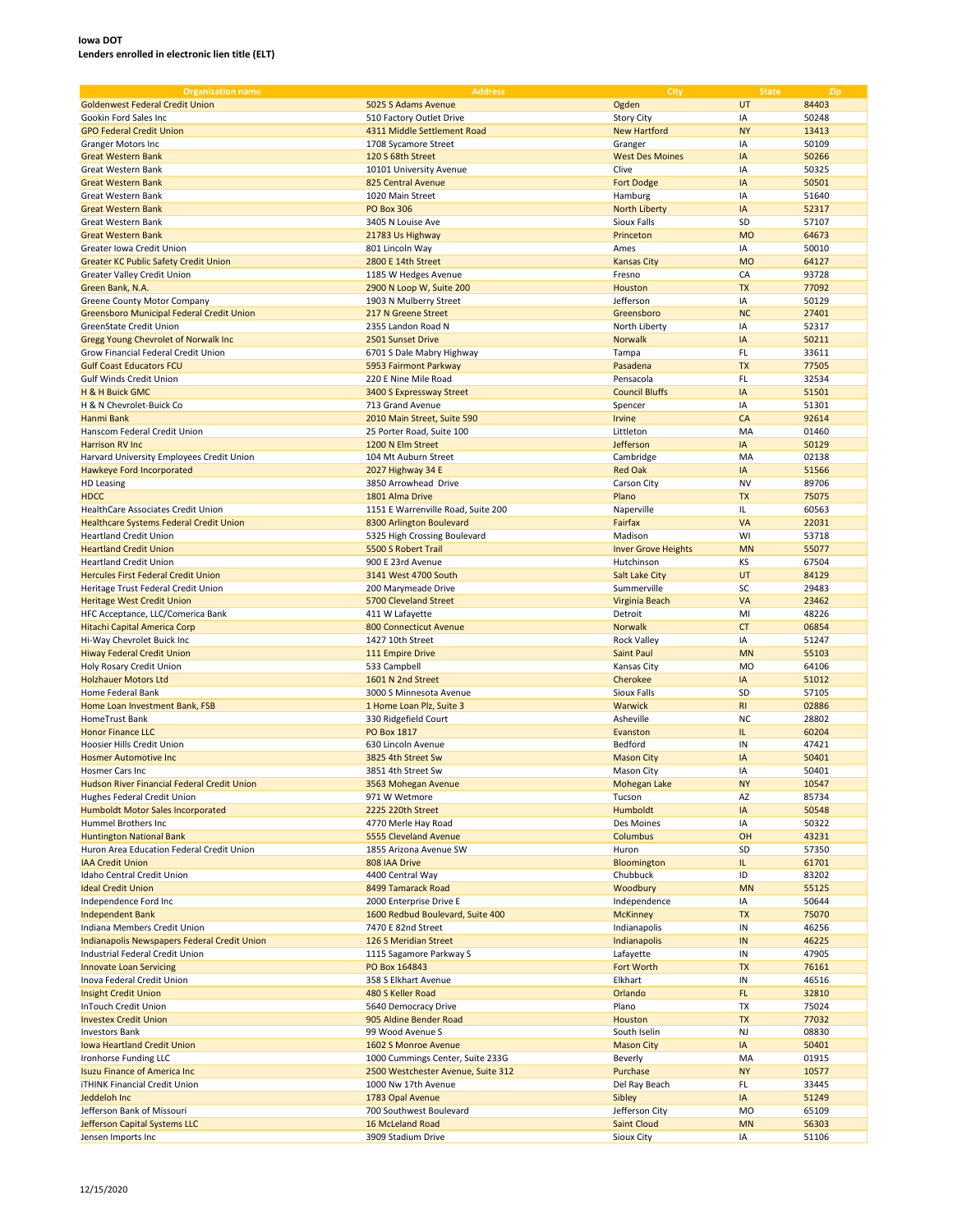| <b>Organization name</b>                        | <b>Address</b>                  | City                   | <b>State</b> | Zip            |
|-------------------------------------------------|---------------------------------|------------------------|--------------|----------------|
| Jensen Inc                                      | 2805 S Center Street            | Marshalltown           | IA           | 50158          |
|                                                 |                                 |                        |              |                |
| Jensen Motors Inc                               | 1258 Lincoln Street SW          | Le Mars                | IA           | 51031          |
| Jensen Volkswagon Inc                           | 3901 Stadium Drive              | <b>Sioux City</b>      | IA           | 51106          |
| John Deere Construction & Forestry Company      | 6400 Nw 86th Street             | Johnston               | IA           | 50131          |
| John Deery Motors Inc                           | 6823 University Avenue          | <b>Cedar Falls</b>     | IA           | 50613          |
| Jolt Credit Union                               | 6180 State Street               | Saginaw                | MI           | 48603          |
|                                                 | 1400 2nd Avenue                 |                        | IA           | 50314          |
| <b>Journey Credit Union</b>                     |                                 | <b>Des Moines</b>      |              |                |
| Jovia Financial Credit Union                    | 1000 Corporate Drive            | Westbury               | <b>NY</b>    | 11590          |
| JPMorgan Chase Bank, N.A.                       | 10 S Dearborn Street            | Chicago                | IL.          | 60680          |
| JPMorgan Chase Bank, NA                         | PO Box 901033                   | Fort Worth             | <b>TX</b>    | 76101          |
| <b>Junge Center Point</b>                       | 1001 Ford Lane                  | <b>Center Point</b>    | IA           | 52213          |
| Junge Ford North Liberty Inc                    | 525 Madison Avenue N            | North Liberty          | IA           | 52317          |
|                                                 |                                 |                        |              |                |
| Junge Lincoln Inc                               | 1200 Boyson Road                | Hiawatha               | IA           | 52233          |
| Justice Federal Credit Union                    | 5175 Parkstone Drive, Suite 200 | Chantilly              | VA           | 20151          |
| K & W Motors Ltd                                | 705 W Milwaukee Street          | <b>New Hampton</b>     | IA           | 50659          |
| KAR Auto Group of Decorah Inc                   | 1815 State Highway 9            | Decorah                | IA           | 52101          |
| <b>KAR Auto Group of Decorah Inc</b>            | 1817 State Highway 9            | Decorah                | IA           | 52101          |
| Karma Title Agent LLC                           | 9950 Jeronimo Road              | Irvine                 | CA           | 92618          |
|                                                 | 203 W Main Street               |                        | <b>MN</b>    | 55944          |
| <b>Kasson State Bank</b>                        |                                 | Kasson                 |              |                |
| <b>KCP Concrete Pumps Ltd</b>                   | 201-5769 Production Way         | Langley                | BC           | <b>V3A 4N5</b> |
| Keast Ford Lincoln Mercury Inc                  | 2101 23rd Street                | Harlan                 | IA           | 51537          |
| Kellogg Midwest Federal Credit Union            | PO Box 241497                   | Omaha                  | <b>NE</b>    | 68124          |
| Kemna Auto of Fort Dodge Inc                    | 10 S 25th Street                | <b>Fort Dodge</b>      | IA           | 50501          |
| Kemna Motor Co                                  | 617 Highway 18 W                | Algona                 | IA           | 50511          |
|                                                 |                                 |                        |              |                |
| Key Equipment Finance, a division of KeyBank NA | <b>PO Box 5278</b>              | <b>Boise</b>           | ID           | 83705          |
| Keybank                                         | 4910 Tiedeman Road              | Brooklyn               | OH           | 44144          |
| <b>KeyBank NA</b>                               | <b>PO Box 676</b>               | Wilmington             | OH           | 45177          |
| Kia of Des Moines                               | 4475 Merle Hay Road             | Des Moines             | IA           | 50310          |
| Kimberly Chrysler Plymouth Incorporated         | 625 W Kimberly Road             | Davenport              | IA           | 52806          |
| Kinetic Credit Union                            | 1251 13th Street                | Columbus               | GA           | 31901          |
|                                                 |                                 |                        |              |                |
| Kinetic Leasing Inc                             | 2575 41st Street S, Suite 1     | Fargo                  | <b>ND</b>    | 58104          |
| Kirtland Federal Credit Union                   | 6440 Gibson Boulevard Se        | Albuquerque            | <b>NM</b>    | 87198          |
| <b>Knight Truck and Trailer Sales</b>           | 5601 W Buckeye Road             | Phoenix                | AZ           | 85043          |
| Knoepfler Chevrolet Co                          | 100 Jackson Street              | Sioux City             | IA           | 51101          |
| <b>Knoxville TVA Credit Union</b>               | 301 Wall Avenue                 | Knoxville              | <b>TN</b>    | 37902          |
| Kohler Credit Union                             |                                 |                        | WI           |                |
|                                                 | 5727 Superior Avenue            | Sheboygan              |              | 53083          |
| Komatsu Financial Limited Partnership           | 1701 Golf Road, Suite 1-300     | <b>Rolling Meadows</b> | IL.          | 60008          |
| Krieger Motor Company                           | 501 W Bypass 61                 | Muscatine              | IA           | 52761          |
| <b>Krieger's Of Dewitt</b>                      | 2113 11th Street                | <b>DeWitt</b>          | IA           | 52742          |
| <b>KS State Bank</b>                            | 1010 Westloop Place             | Manhattan              | KS           | 66502          |
| <b>Kubota Credit Corp</b>                       | <b>PO Box 2046</b>              | Grapevine              | <b>TX</b>    | 76099          |
|                                                 |                                 |                        | IA           |                |
| Lake Manawa Nissan Inc                          | 920 32nd Avenue                 | <b>Council Bluffs</b>  |              | 51501          |
| Lake Michigan Credit Union                      | <b>PO Box 2848</b>              | <b>Grand Rapids</b>    | MI           | 49501          |
| Land Of Lincoln Credit Union                    | 1435 N Water Street             | Decatur                | IL.          | 62526          |
| Landmark Credit Union in Danville Illinois      | 506 W Fairchild Street          | <b>Danville</b>        | IL.          | 61832          |
| LaPorte City Ford LLC                           | 800 Highway 218 N               | La Porte City          | IA           | 50651          |
| Larry Beckman Motors Inc                        | 600 Highway 175 E               | Odebolt                | IA           | 51458          |
| Leaf Capital Funding LLC                        |                                 | Philadelphia           | PA           | 19103          |
|                                                 | 2005 Market Street, 14th Floor  |                        |              |                |
| Leep TQC LLC                                    | 1501 E 53rd Street              | Davenport              | IA           | 52807          |
| Lendbuzz Funding LLC                            | 100 Summer Street, Suite 3150   | Boston                 | MA           | 02110          |
| <b>Lendingclub Corporation</b>                  | <b>PO Box 729</b>               | Wilmington             | OH           | 45177          |
| LGE Community Credit Union                      | 430 Commerce Park Drive         | Marietta               | GA           | 30061          |
| Liberty First Credit Union                      | 501 N 46th Street               | Lincoln                | <b>NE</b>    | 68503          |
|                                                 |                                 |                        |              |                |
| Lindquist Ford Inc                              | 3950 Middle Road                | Bettendorf             | IA           | 52722          |
| Linn Area Credit Union                          | 3015 Blairs Ferry Road Ne       | <b>Cedar Rapids</b>    | IA           | 52402          |
| Lion's Share Federal Credit Union               | 850 Harrison Road               | Salisbury              | <b>NC</b>    | 28147          |
| Lithia AcDM Inc                                 | 5138 Merle Hay Road             | Johnston               | IA           | 50131          |
| Lithia HDM Inc                                  | 220 Kitty Hawk Drive            | Ames                   | IA           | 50010          |
| Lithia NDM Inc                                  | 2901 S Duff Avenue              | Ames                   | IA           | 50010          |
| Lithia of Des Moines Inc                        | 9631 Hickman Road               | Urbandale              | IA           | 50322          |
| Lithia VAuDM Inc                                | 5200 Merle Hay Road             | Johnston               | IA           | 50131          |
|                                                 |                                 |                        |              |                |
| LoanMart                                        | 15400 Sherman Way, Suite 170    | Van Nuys               | CA           | 91406          |
| LOCAL UNION 392 FEDERAL CREDIT UNION            | 1228 Central Parkway Room 108   | Cincinnati             | OH           | 45202          |
| Logix Federal Credit Union                      | 2340 Hollywood Way              | Burbank                | CA           | 91510          |
| <b>Loudoun Credit Union</b>                     | 801 Sycolin Road SE, Suite 101  | Leesburg               | VA           | 20175          |
| Lutheran Federal Credit Union                   | 10733 Sunset Drive, Suite 906   | Saint Louis            | <b>MO</b>    | 63127          |
| <b>LVNV Funding LLC</b>                         | 6801 S Cimarron Road            | Las Vegas              | <b>NV</b>    | 89113          |
|                                                 |                                 |                        |              |                |
| Lynch Ford - Mt Vernon Inc                      | 410 Business 30 SW              | Vernon                 | IA           | 52314          |
| M & T Bank                                      | One Fountain Plaza              | <b>Buffalo</b>         | <b>NY</b>    | 14240          |
| M & T Bank Commercial                           | PO Box 1358                     | Buffalo                | NY           | 14240          |
| <b>Macke Motors Inc</b>                         | 1201 W Main Street              | Lake City              | IA           | 51449          |
| Mac's Chevrolet Inc                             | 208 Main Street                 | Mapleton               | IA           | 51034          |
|                                                 |                                 |                        | <b>ME</b>    |                |
| <b>Maine Savings Federal Credit Union</b>       | 101 Western Avenue              | Hampden                |              | 04444          |
| Malvern Bank                                    | 404 Main Street                 | Malvern                | IA           | 51551          |
| Maquoketa State Bank                            | 203 N Main Street               | Maquoketa              | IA           | 52060          |
| Marine Credit Union                             | 1848 E Main Street              | Onalaska               | WI           | 54650          |
| <b>Marine Federal Credit Union</b>              | 4180 Western Boulevard          | Jacksonville           | <b>NC</b>    | 28546          |
| Marine One Acceptance Corp                      | 5000 Quorum Drive, Suite 200    | Dallas                 | TX           | 75254          |
| Market USA Federal Credit Union                 | 8871 Gorman Road, Suite 100     | Laurel                 | <b>MD</b>    | 20723          |
|                                                 |                                 |                        |              |                |
| Marlin Business Bank                            | 2795 E Cottonwood Parkway       | Salt Lake City         | UT           | 84121          |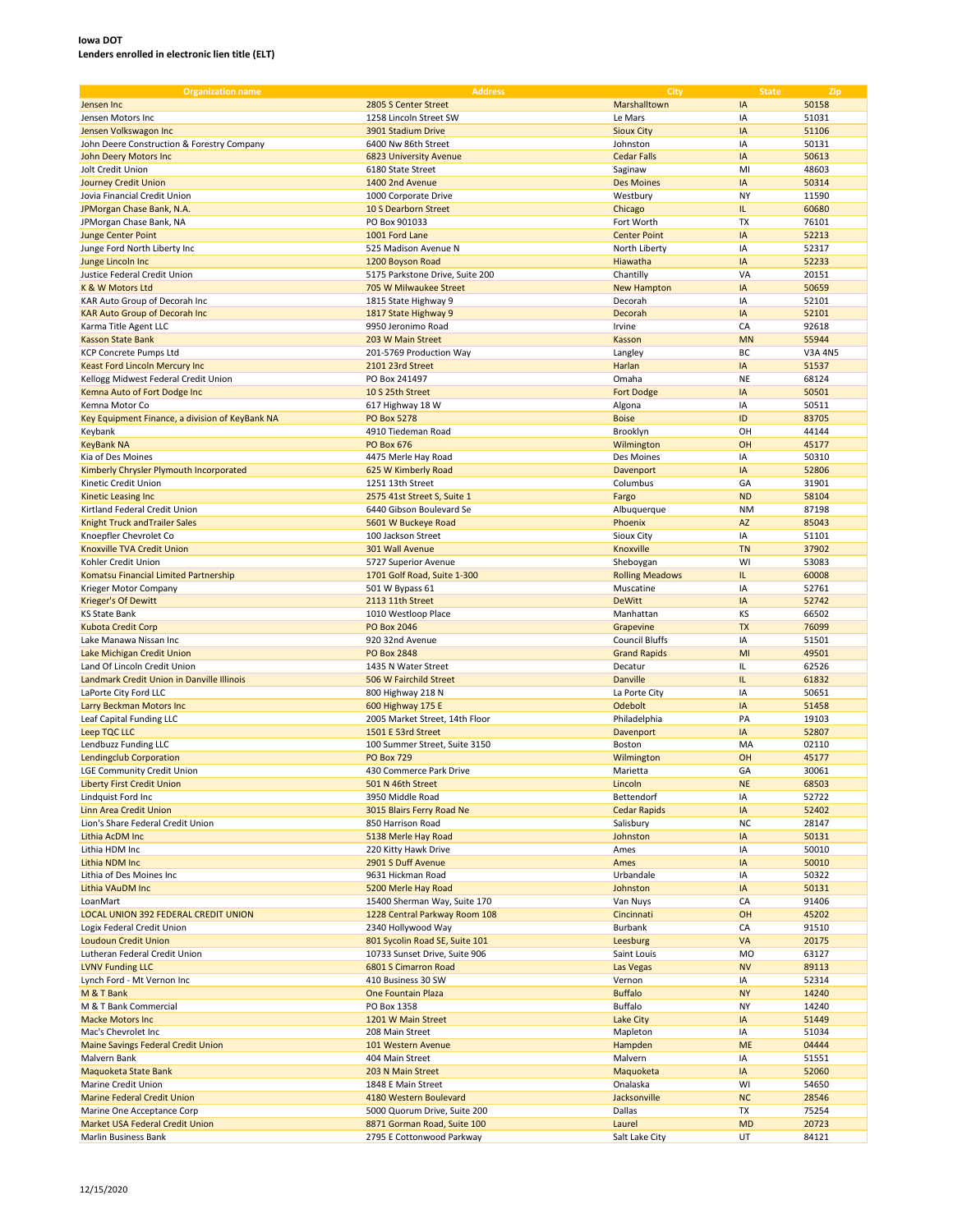| <b>Organization name</b>                              | <b>Address</b>                        | City                    | <b>State</b> | Zip   |
|-------------------------------------------------------|---------------------------------------|-------------------------|--------------|-------|
| <b>Mason City Motor Co LLC</b>                        | 4510 4th Street Sw                    | <b>Mason City</b>       | IA           | 50401 |
| MassMutual Federal Credit Union                       | 1295 State St., F235                  | Springfield             | MA           | 01111 |
|                                                       |                                       |                         |              |       |
| Mayo Employees Federal Credit Union                   | 130 23rd Avenue SW                    | Rochester               | <b>MN</b>    | 55902 |
| Mazuma Credit Union                                   | 7260 W 135th Street                   | Overland Park           | KS           | 66223 |
| <b>MB Financial Bank</b>                              | 6110 N River Road                     | Rosemont                | IL.          | 60018 |
| McGrath Automotive Group Inc                          | 2075 Holliday Drive                   | Dubuque                 | IA           | 52002 |
| <b>McGrath Automotive Group Inc.</b>                  | 404 2nd Street                        | Coralville              | IA           | 52241 |
| McGrath Automotive Group Inc                          | 675 Blairs Ferry Road                 | Marion                  | IA           | 52302 |
| <b>McGrath Automotive Group Inc</b>                   | 1600 51st Street Ne                   | <b>Cedar Rapids</b>     | IA           | 52402 |
| McGrath Automotive Group Inc                          | 1616 51st Street Ne                   | Cedar Rapids            | IA           | 52402 |
| <b>McGrath Automotive Group Inc.</b>                  | 4610 Center Point Road Ne             | <b>Cedar Rapids</b>     | IA           | 52402 |
|                                                       |                                       |                         | IA           |       |
| McGrath Automotive Group Inc                          | 4618 N Brady Street                   | Davenport               |              | 52806 |
| <b>McGrath Motorsports LLC</b>                        | 4645 Center Point Road Ne             | <b>Cedar Rapids</b>     | IA           | 52402 |
| McKee Auto Center Inc                                 | 400 1st Avenue                        | Perry                   | IA           | 50220 |
| <b>McKee Auto Center Inc.</b>                         | 5095 Ne 14th Street                   | <b>Des Moines</b>       | IA           | 50313 |
| <b>McLaughlin Motors LLC</b>                          | 30711 Highway 141                     | Coon Rapids             | IA           | 50058 |
| <b>McMullen Ford Inc</b>                              | 3401 S Expressway Street              | <b>Council Bluffs</b>   | IA           | 51501 |
| Meadows Credit Union                                  | 2401 S Plum Grove Road, Suite 100     | Palatine                | IL           | 60067 |
| <b>Mece Credit Union</b>                              | <b>PO Box 1586</b>                    | Jefferson City          | <b>MO</b>    | 65102 |
| <b>Mechanics Bank</b>                                 | PO Box 278852                         | Sacramento              | CA           | 95827 |
|                                                       |                                       |                         | <b>TX</b>    |       |
| <b>Members Choice Credit Union</b>                    | 18211 Katy Freeway                    | Houston                 |              | 77094 |
| Members Choice CU                                     | 3919 N University Street              | Peoria                  | IL.          | 61614 |
| <b>Members Source</b>                                 | 8580 Virginia Street                  | Merrilville             | IN           | 46410 |
| Members Trust Federal Credit Union                    | 4000 Luxottica Way                    | Mason                   | OH           | 45040 |
| <b>Mercedes Benz of Des Moines</b>                    | 9993 Hickman Road                     | Urbandale               | IA           | 50332 |
| Merchants Bank Equipment Finance                      | 7600 Parklawn Avenue, Suite 384       | Minneapolis             | MN           | 55435 |
| Meridian Trust Federal Credit Union                   | 2223 Warren Avenue                    | Cheyenne                | <b>WY</b>    | 82003 |
| Meritrust Federal Credit Union                        | 151 N Main Street                     | Wichita                 | KS           | 67201 |
| <b>Metro CU Federal Credit Union</b>                  |                                       |                         | <b>NE</b>    |       |
|                                                       | 14509 F Street                        | Omaha                   |              | 68137 |
| Mid Minnesota Federal Credit Union                    | 13283 Isle Drive                      | Baxter                  | MN           | 56425 |
| Mid Missouri Credit Union                             | Bldg 494 Illinois Avenue              | <b>Fort Leonard</b>     | <b>MO</b>    | 65473 |
| MIDFLORIDA Credit Union                               | 1551 Gary Road                        | Lakeland                | FL           | 33802 |
| <b>Midland Coop Credit Union</b>                      | 5210 Central Avenue NE, Suite 200     | Minneapolis             | <b>MN</b>    | 55421 |
| Midland Credit Union                                  | 2891 106th Street                     | Urbandale               | IA           | 50322 |
| <b>Midland States Bank</b>                            | 7700 Bonhomme Avenue, Suite 300       | Clayton                 | <b>MO</b>    | 63105 |
| Midwest Business Capital                              | 5038 Reed Road                        | Columbus                | OH           | 43220 |
| Midwest Carpenters & Millwrights Federal Credit Union | <b>680 Union Street</b>               | Hobart                  | IN           | 46342 |
|                                                       |                                       |                         | IA           |       |
| Mike Finnin Ford LLC                                  | 3600 Dodge Street                     | Dubuque                 |              | 52003 |
| <b>Mike Finnin Motors Inc</b>                         | 4355 Dodge Street                     | <b>Dubuque</b>          | IA           | 52003 |
| Mike Molstead Motors Inc                              | 1501 S Grand Avenue                   | Charles City            | IA           | 50616 |
| <b>Mill City Credit Union</b>                         | 10653 Wayzata Boulevard               | Minnetonka              | <b>MN</b>    | 55305 |
| Mills Chevrolet Co Inc                                | 6600 Elmore Avenue                    | Davenport               | IA           | 52807 |
| Mincer Ford Inc                                       | 23572 Highway 92                      | Junction                | IA           | 52738 |
| Minnco Credit Union                                   | 235 1st Avenue W                      | Cambridge               | MN           | 55008 |
| Minnesota Valley Federal Credit Union                 | 1640 Adams Street                     | Mankato                 | <b>MN</b>    | 56001 |
| Missouri Valley Federal Credit Union                  | 7900 Mexico Rroad                     | Saint Peters            | <b>MO</b>    | 63376 |
| <b>MIT Federal Credit Union</b>                       | 700 Technology Square                 | Cambridge               | MA           | 02139 |
|                                                       |                                       |                         |              |       |
| Mitsubishi Motors North America Inc                   |                                       | Cypress                 | CA           | 90630 |
| Mitsubishi UFJ Lease & Finance (U.S.A.) Inc           | 7300 Turfway Road, Suite 510          | Florence                | KY           | 41042 |
| Mobility Capital Inc.                                 | 18818 Teller Avenue, Suite 130        | Irvine                  | CA           | 92612 |
| <b>Mobility Capital LLC</b>                           | 18818 Teller Avenue, Suite 130        | Irvine                  | CA           | 92612 |
| Moffitt's Inc                                         | 1819 Se Marshall Street               | Boone                   | IA           | 50036 |
| Montag Bro Inc                                        | 17 2nd Street SE                      | <b>West Bend</b>        | IA           | 50597 |
| Montana Federal Credit Union                          | 901 8th Avenue S                      | <b>Great Falls</b>      | MT           | 59405 |
| <b>Montezuma State Bank</b>                           | 101 S 4th Street                      | Montezuma               | IA           | 50171 |
| Morton Community Bank                                 | 721 W Jackson Street                  | Morton                  | IL.          | 61550 |
|                                                       |                                       |                         |              |       |
| Motor Inn Inc                                         | 114 S 6th Street                      | <b>Estherville</b>      | IA           | 51334 |
| Motor Inn Of Algona Inc                               | 1107 N Main Street                    | Algona                  | IA           | 50511 |
| Motor Inn of Carroll LLC                              | 1526 Le Clark Road                    | Carroll                 | IA           | 51401 |
| Motor Inn of Knoxville LLC                            | 1705 N Lincoln Street                 | Knoxville               | IA           | 50138 |
| Motor Inn Of Spirit Lake Inc                          | 2702 17th Street                      | Spirit Lake             | IA           | 51360 |
| Mountain America Federal Credit Union                 | 7181 S Campus View Drive              | West Jordan             | UT           | 84084 |
| <b>MTKT Capital Inc</b>                               | 18377 Beach Boulevard, Suite 326      | <b>Huntington Beach</b> | CA           | 92648 |
| Musa Auto Finance LLC                                 | 6410 Southpoint Parkway, Suite 300    | Jacksonville            | FL           | 32216 |
| Mutual First Federal Credit Union                     | 14510 F Street                        | Omaha                   | <b>NE</b>    | 68137 |
|                                                       |                                       |                         |              |       |
| NASA Federal Credit Union                             | 500 Prince Georges Boulevard          | Marlboro                | MD           | 20774 |
| <b>National Funding Titling Trust</b>                 | 9820 Towne Center Drive               | San Diego               | CA           | 92121 |
| Nationwide Bank                                       | 1 Nationwide Plaza                    | Columbus                | OH           | 43215 |
| Navitas Credit Corp.                                  | 111 Executive Center Drive, Suite 102 | Columbia                | <b>SC</b>    | 29210 |
| Navy Federal Credit Union                             | 820 Follin Lane                       | Vienna                  | VA           | 22180 |
| <b>NCPD Federal Credit Union</b>                      | 777 Old Country Road                  | Plainview               | <b>NY</b>    | 11803 |
| Nebraska Energy Federal Credit Union                  | 1414 15th Street                      | Columbus                | NE           | 68601 |
| New Dominion Bank, Divisionof Park National Bank      | 1111 Metropolitan Avenue              | Charlotte               | <b>NC</b>    | 28237 |
| New England Federal Credit Union                      | 141 Harvest Lane                      | Williston               | VT           | 05495 |
|                                                       |                                       |                         |              |       |
| <b>New Horizons Credit Union</b>                      | 637 Vine Street                       | Cincinnati              | OH           | 45202 |
| New Way Auto Group LLC                                | 1603 N Elm Street                     | Jefferson               | IA           | 50129 |
| Newburyport Five Cents Savings Bank                   | 63 State Street                       | Newburyport             | MA           | 01950 |
| NewLane Finance Company                               | 123 S Broad Street, 17th Floor        | Philadelphia            | PA           | 19109 |
| <b>Newtek Small Business Finance LLC</b>              | 1981 Marcus Avenue, Suite 130         | <b>Lake Success</b>     | <b>NY</b>    | 11042 |
| NIH FCU                                               | 1111 Rockville Pike                   | Rockville               | MD           | 20850 |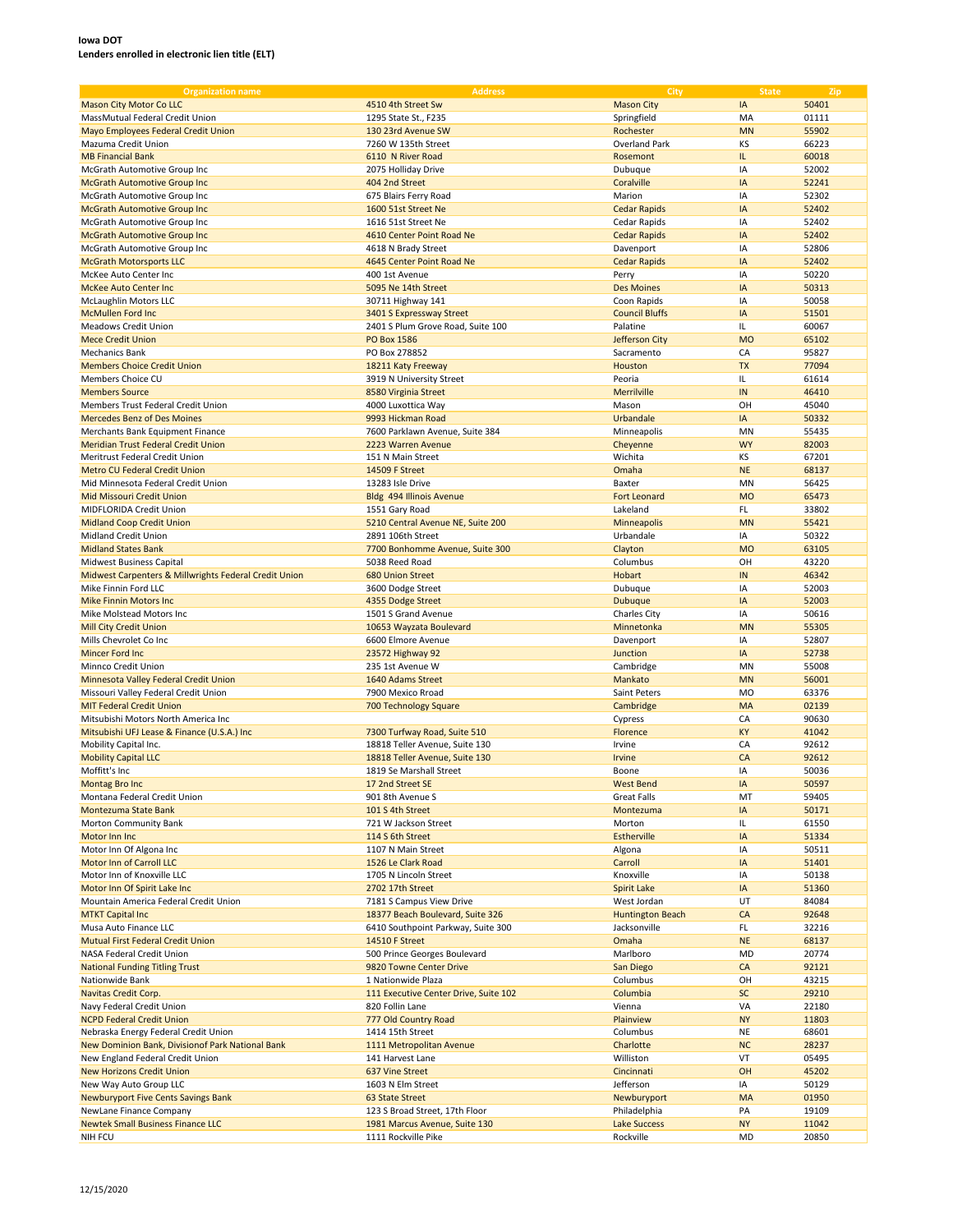| <b>Organization name</b>                                 | <b>Address</b>                      | City                    | <b>State</b> | Zip   |
|----------------------------------------------------------|-------------------------------------|-------------------------|--------------|-------|
| Nishna Valley Cycle Inc                                  | 2500 E 7th Street                   | Atlantic                | IA           | 50022 |
| Nordstrom Federal Credit Union                           | 4221 Winslow Place                  | Seattle                 | <b>WA</b>    | 98103 |
| Norfolk Fire Department Federal Credit Union             | 4100 E Virginia Beach Boulevard     | Norfolk                 | VA           | 23502 |
|                                                          |                                     |                         | <b>WA</b>    | 98225 |
| North Coast Credit Union                                 | 1100 Dupont Street                  | Bellingham              |              |       |
| <b>North County Credit Union</b>                         | PO Box 289014                       | San Diego               | CA           | 92198 |
| North Mill Credit Trust                                  | 81 Throckmortin Avenue, Suite 203   | Valley                  | CA           | 94941 |
| North Platte Union Pacific Employees Credit Union        | 420 Rodeo Road                      | <b>North Platte</b>     | <b>NE</b>    | 69101 |
| North Point Commercial Credit LLC                        | 100 Washington Avenue S, Suite 1530 | Minneapolis             | MN           | 55401 |
| Northern Federal Credit Union                            | 120 Factory Street                  | Watertown               | <b>NY</b>    | 13601 |
| Northern State Bank of Thief River Falls                 | PO Box 639                          | Thief River Falls       | MN           | 56701 |
| <b>Northland Capital Financial Services LLC</b>          | 333 33rd Avenue S                   | <b>Saint Cloud</b>      | <b>MN</b>    | 56301 |
| Northrop Grumman FCU                                     | 879 W 190th Street, Suite 800       | Gardena                 | CA           | 90248 |
| <b>NorthStar Credit Union</b>                            | 555 S Winfield Road                 | Warrenville             | IL.          | 60555 |
| Northwest Bank                                           | 5700 University Ave, Suite 100      | <b>West Des Moines</b>  | IA           | 50266 |
| <b>Northwest Federal Credit Union</b>                    | 200 Spring Street                   | Herndon                 | VA           | 20170 |
| Northwestern Employees Credit Union                      | 1411 W Broadway                     | <b>Council Bluffs</b>   | IA           | 51501 |
| Northwestern Mutual Credit Union                         | 805 E Mason Street                  | Milwaukee               | WI           | 53202 |
| Notre Dame Federal Credit Union                          | 1828 Moreau Drive                   | Dame                    | IN           | 46556 |
|                                                          |                                     |                         |              |       |
| <b>Novation Credit Union</b>                             | 500 Imperial Avenue                 | Oakdale                 | <b>MN</b>    | 55128 |
| NRL Federal Credit Union                                 | 5440 Cherokee Avenue, Suite 200     | Alexandria              | VA           | 22312 |
| <b>NS Leasing, LLC</b>                                   | 747 Pine Street, Suite 201          | <b>Burlington</b>       | VT           | 05401 |
| Nucor Employee's Credit Union                            | 1202 N Cashua Drive                 | Florence                | SC           | 29501 |
| <b>Numerica Credit Union</b>                             | 14610 E Sprague Avenue              | Veradale                | <b>WA</b>    | 99037 |
| Nusenda Federal Credit Union                             | PO Box 8530                         | Albuquerque             | <b>NM</b>    | 87198 |
| <b>NuVision Federal Credit Union</b>                     | 7812 Edinger Avenue                 | <b>Huntington Beach</b> | CA           | 92647 |
| NW Jowa Credit Union                                     | 1411 Industrial Road SW             | Le Mars                 | IA           | 51031 |
| <b>NW Preferred Federal Credit Union</b>                 | 8950 Sw Burnham Street              | Portland                | OR           | 97281 |
| OA Finance, LLC                                          | 839 NE Woods Chapel Road            | Lees Summit             | <b>MO</b>    | 64064 |
| <b>Oakmont Capital Services LLC</b>                      | 131 8th Street S, Suite 1           | Albany                  | <b>MN</b>    | 56307 |
| Ocean Financial FCU                                      | 45 Atlantic Avenue                  | Oceanside               | <b>NY</b>    | 11572 |
|                                                          |                                     |                         |              |       |
| Ocean Spray Employees Federal Credit Union               | 1 Ocean Spray Drive                 | Middleboro              | <b>MA</b>    | 02349 |
| Oklahoma Central Credit Union                            | 4956 S Peoria Avenue                | Tulsa                   | OK           | 74105 |
| Okoboji Indian Inc                                       | 4105 Highway 71 S                   | <b>Spirit Lake</b>      | IA           | 51360 |
| OLD SECOND NATIONAL BANK                                 | 37 S River Street                   | Aurora                  | IL.          | 60506 |
| Olean Area FCU                                           | 1201 Wyane Street                   | Olean                   | <b>NY</b>    | 14760 |
| Omaha Douglas Federal Credit Union                       | 8251 W Center Road                  | Omaha                   | <b>NE</b>    | 68124 |
| Omega Psi Phi Fraternity Federal Credit Union            | 1505 Lakes Parkway, Suite 100       | Lawrenceville           | GA           | 30043 |
| OneMain Financial Group, LLC                             | <b>PO Box 278</b>                   | Wilmington              | OH           | 45177 |
| <b>OPENROAD LENDING</b>                                  | 5555 N Beach Street, Suite 4100     | Fort Worth              | <b>TX</b>    | 76137 |
| Oportun Inc                                              | 3201 Dallas Parkway, Suite 701      | Frisco                  | TX           | 75034 |
| <b>ORNL Federal Credit Union</b>                         | 221 S Rutgers Avenue                | Ridge                   | <b>TN</b>    | 37830 |
|                                                          |                                     |                         | <b>NM</b>    | 88311 |
| Otero Federal Credit Union                               | 1200 E 10th Street                  | Alamogordo              |              |       |
| P&G Mehoopany Employees FCU                              | 15 Lane Hill Road                   | Tunkhannock             | PA           | 18657 |
| PAC Auto Finance                                         | 5097 S 900 E                        | Salt Lake City          | UT           | 84117 |
| <b>Paccar Financial Corp</b>                             | 3805 Crestwood Parkway, Suite 300   | Duluth                  | GA           | 30096 |
| PAGAYA AUTO LOAN TRUST                                   | 4704 Mercantiel Drive               | Fort Worth              | TX           | 76137 |
| Palisades Federal Credit Union                           | 300 N Middletown Road, Suite 6      | <b>Pearl River</b>      | <b>NY</b>    | 10965 |
| Paradigm Commercial Capitol Group                        | PO Box 907                          | Kaysville               | UT           | 84037 |
| <b>Park National Bank</b>                                | 50 N 3rd Street                     | <b>Newark</b>           | OH           | 43055 |
| Park National Bank of Southwest Ohio & Northern Kentucky | 1075 Nimitzview Drive               | Cincinnati              | OH           | 45230 |
| Pat Clemons Inc                                          | 1720 S Marshall Street              | <b>Boone</b>            | IA           | 50036 |
| Patriot Bank NA                                          | 900 Bedford Street                  | Stamford                | <b>CT</b>    | 06901 |
| <b>Pawnee Titling Trust</b>                              | 3801 Automation Way                 | <b>Fort Collins</b>     | $\rm CO$     | 80525 |
| PCM Employees Credit Union                               | 781 Willard Drive                   | Green Bay               | WI           | 54304 |
| Pelican Auto Finance LLC                                 | 5 Christy Drive, Suite 204          | <b>Chadds Ford</b>      | PA           | 19371 |
| Pen Air Federal Credit Union                             | 1495 E Nine Mile Road               | Pensacola               | FL.          |       |
| Peninsula Community Federal Credit Union                 | 521 W Railroad Avenue               |                         | <b>WA</b>    | 32514 |
|                                                          |                                     | Shelton                 |              | 98584 |
| Peoples Bank                                             | 1230 Valley Drive                   | <b>Rock Valley</b>      | IA           | 51247 |
| <b>Performance Finance</b>                               | PO Box 17879                        | Reno                    | <b>NV</b>    | 89511 |
| Philadelphia Federal Credit Union                        | 12800 Townsend Road                 | Philadelphia            | PA           | 19154 |
| Philips Medical Capital, LLC                             | 1111 Old Eagle School Road          | Wayne                   | PA           | 19087 |
| Pinnacle Federal Credit Union                            | 135 Raritan Center Parkway          | Edison                  | NY           | 08837 |
| Pioneer Valley Federal Credit Union                      | 246 Brookdale Drive                 | Springfield             | MA           | 01104 |
| Pittsford Federal Credit Union                           | PO Box 726                          | Mendon                  | NY           | 14506 |
| PNC Bank, NA                                             | 2730 Liberty Avenue                 | Pittsburgh              | PA           | 15222 |
| PNC Equipment Finance LLC                                | 995 Dalton Avenue                   | Cincinnati              | OH           | 45303 |
| Pocahontas Ford Lincoln Inc                              | 115 N Main Street                   | Pocahontas              | IA           | 50574 |
| Police and Fire Federal Credit Union                     | 3325 Street Road                    | Bensalem                | PA           | 19020 |
| <b>Powerco Federal Credit Union</b>                      | 241 Ralph Mcgill Boulevard          | Atlanta                 | GA           | 30308 |
| <b>Prestige Financial Services</b>                       | 351 W Opportunity Way               | Draper                  | UT           | 84020 |
| Prime Alliance Bank Inc                                  | 1868 S 500 W Woods                  | Cross                   | UT           | 84087 |
| Prime Insurance Company                                  | PO Box 4439                         | Sandy                   | UT           | 84091 |
|                                                          |                                     |                         |              |       |
| PriorityONE Credit Union of Flordia                      | 3000 N University Drive             | Sunrise                 | FL           | 33322 |
| Pritchard Auto Company                                   | 50 State Street                     | Garner                  | IA           | 50438 |
| Pritchard's Lake Chevrolet Inc                           | 3005 Willow Creek Court             | Clear Lake              | IA           | 50428 |
| Professional Federal Credit Union                        | 1710 St. Joe River Drive            | Fort Wayne              | IN           | 46895 |
| Prospera Credit Union                                    | 4830 N Ballard Road                 | Appleton                | WI           | 54913 |
| PUBLIX EMPLOYEES FEDERAL CREDIT UNION                    | 3005 New Tampa Highway              | Lakeland                | FL           | 33805 |
| <b>Purdue Federal Credit Union</b>                       | 1551 Win Hentschel Boulevard        | Lafayette               | ${\sf IN}$   | 47906 |
| <b>QL Titling Trust LTD</b>                              | 9830 Bauer Drive                    | Indianapolis            | IN           | 46280 |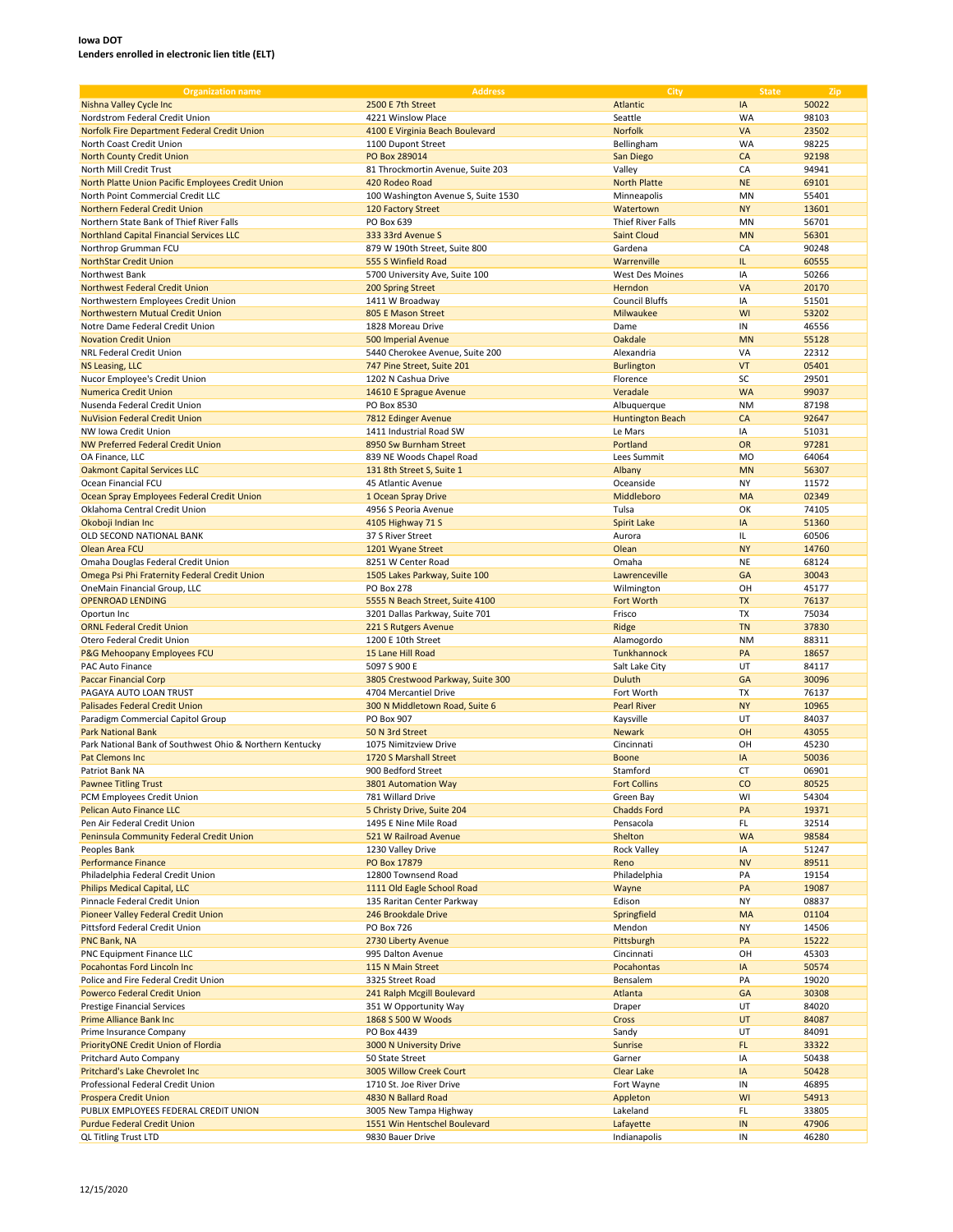| <b>Organization name</b>                               | <b>Address</b>                            | City                   | <b>State</b>   | Zip   |
|--------------------------------------------------------|-------------------------------------------|------------------------|----------------|-------|
|                                                        |                                           | Davenport              |                |       |
| <b>Quad Cities Automotive Group LLC</b>                | 3700 N Harrison Street                    |                        | IA             | 52806 |
| Quality Leasing Co Inc                                 | 9830 Bauer Drive                          | Indianapolis           | IN             | 46280 |
| <b>Ramsey Pontiac Corp</b>                             | 9625 Hickman Road                         | Urbandale              | IA             | 50322 |
| Raytown-Lee's Summit Community Credit Union            | 10021 E 66th Terrace                      | Raytown                | M <sub>O</sub> | 64133 |
| <b>Red Rocks Credit Union</b>                          | <b>PO Box 175</b>                         | Wilmington             | OH             | 45177 |
| Redwood Credit Union                                   |                                           |                        |                |       |
|                                                        | 3033 Cleveland Avenue, Suite 100          | Santa Rosa             | CA             | 95403 |
| <b>Regions Equipment Finance Ltd</b>                   | 1900 5th Avenue N, Suite 2400             | Birmingham             | <b>AL</b>      | 35203 |
| Reliant Community Federal Credit Union                 | 10 Benton Place                           | Sodus                  | NY             | 14551 |
| <b>Reliant Federal Credit Union</b>                    | 4015 Plaza Drive                          | Casper                 | <b>WY</b>      | 82604 |
| Residential Credit Opportunities Trust II              | 3020 Old Ranch Parkway, Suite 180         | Seal Beach             | CA             | 90740 |
| <b>Rex Chevrolet GMC Truck LTD</b>                     | 805 S Des Moines Street                   | Odebolt                | IA             | 51458 |
|                                                        |                                           |                        |                |       |
| R-G Federal Credit Union                               | 128 W Markey Road                         | Belton                 | <b>MO</b>      | 64012 |
| <b>Rhinebeck Bank</b>                                  | 2 Jefferson Plaza                         | Poughkeepsie           | <b>NY</b>      | 12601 |
| Richardson Motor Corp                                  | 5400 Westside Drive                       | Dubuque                | IA             | 52002 |
| <b>Richland Bank</b>                                   | 3 N Main Street                           | Mansfield              | OH             | 44901 |
| River Valley Bank                                      | PO Box 1182                               | Wausau                 | WI             | 54402 |
|                                                        |                                           |                        | IA             |       |
| <b>River Valley Capital Corporation</b>                | 14868 W Ridge Lane, Suite 200             | <b>Dubuque</b>         |                | 52003 |
| River Valley Credit Union Inc                          | 505 Earl Boulevard                        | Miamisburg             | OH             | 45342 |
| <b>Rivers Edge Bank</b>                                | <b>722 Central Avenue</b>                 | Hawarden               | IA             | 51023 |
| Riverways Federal Credit Union                         | 1012 Forum Drive                          | Rolla                  | <b>MO</b>      | 65401 |
| <b>RiverWood Bank</b>                                  | 14091 Baxter Drive, Suite 117             | <b>Baxter</b>          | <b>MN</b>      | 56425 |
| R-K Investments Co                                     | 4455 Dodge Street                         | Dubuque                | ΙA             | 52003 |
|                                                        |                                           |                        |                |       |
| Roadrunner Financial                                   | 4315 Pickett Road                         | Saint Joseph           | <b>MO</b>      | 64503 |
| Rogue Federal Credit Union                             | 1370 Center Drive                         | Medford                | OR             | 97501 |
| <b>Roma Funding LLC</b>                                | 67 Crystal Avenue                         | Avenel                 | <b>NJ</b>      | 07001 |
| Ron Drenkow Motors Inc                                 | 2604 Park Street                          | Sheldon                | IA             | 51201 |
| <b>Rost Motor Inc</b>                                  | 1109 10th Avenue                          | Manson                 | IA             | 50563 |
|                                                        |                                           |                        |                |       |
| Royal Credit Union                                     | 419 N Hastings Place                      | Eau Claire             | WI             | 54703 |
| <b>RTP Federal Credit Union</b>                        | 4220 NC Highway 55, Suite 330             | Durham                 | <b>NC</b>      | 27715 |
| Rushmore Electric Federal Credit Union                 | 1715 Cambell                              | Rapid City             | SD             | 57709 |
| <b>Ryan Motors Inc</b>                                 | 1190 Boyson Road                          | Hiawatha               | IA             | 52233 |
| Rydell Motor Company LLC                               | 1325 E San Marnan Drive                   | Waterloo               | IA             | 50702 |
|                                                        |                                           |                        |                |       |
| <b>Safe Credit Union</b>                               | 3720 Madison Avenue                       | Highlands              | CA             | 95660 |
| SAG AFTRA FCU                                          | 134 N Kenwood Street                      | Burbank                | CA             | 91505 |
| Saint Avenue Bank                                      | PO Box 771470                             | <b>Saint Louis</b>     | <b>MO</b>      | 63177 |
| San Diego County Credit Union                          | 6545 Sequence Drive                       | San Diego              | CA             | 92121 |
| San Francisco Fire Credit Union                        | 3201 California Street                    | San Franciso           | CA             | 94118 |
|                                                        |                                           |                        |                |       |
| Sandia Laboratory Federal Credit Union                 | 3707 Juan Tabo Boulevard Ne               | Albuquerque            | <b>NM</b>      | 87111 |
| Santander Bank, N.A.                                   | 450 Penn Street                           | Reading                | PA             | 19602 |
| SC National Guard FCU                                  | PO Box 9123                               | Columbia               | SC             | 29290 |
| Schlumberger Employees Credit Union                    | 205 Industrial Boulevard                  | <b>Sugar Land</b>      | <b>TX</b>      | 77478 |
| SchoolFirst FCU                                        | PO Box 11547                              | Santa Ana              | CA             | 92711 |
|                                                        |                                           |                        |                |       |
| Schukei Chevrolet Inc                                  | 721 S Monroe Avenue                       | <b>Mason City</b>      | IA             | 50401 |
| Second City Transportation Leasing LLC                 | 3351 W Addison Street                     | Chicago                | IL             | 60618 |
| Second National Bank a Div of the Park National Bank   | 499 S Broadway Street                     | Greenville             | OH             | 45331 |
| Security Bank of Kansas City                           | 701 Minnesota Avenue                      | Kansas City            | KS             | 66102 |
| Security National Bank a Div of the Park National Bank | <b>40 S Limestone Street</b>              | Springfield            | OH             | 45502 |
|                                                        | 925 Harlow Road                           |                        | OR             | 97475 |
| Selco Community Credit Union                           |                                           | Springfield            |                |       |
| <b>Select Employees Credit Union</b>                   | 2412 Freeport Road                        | <b>Sterling</b>        | IL.            | 61081 |
| Select FCU                                             | 1914 Interstate 35                        | San Antonio            | <b>TX</b>      | 78208 |
| <b>Serve Credit Union</b>                              | 423 East Court Avenue Des Moines la 50309 | <b>Des Moines</b>      | IA             | 50309 |
| Service First Federal Credit Union                     | 3901 East 10th Street                     | Sioux Falls            | SD             | 57103 |
|                                                        |                                           | Plano                  | <b>TX</b>      | 75093 |
| <b>Share Plus Federal</b>                              | 5224 W Plano Parkway                      |                        |                |       |
| Sheffield Financial, a Division of Trust Bank          | PO Box 25127                              | Winston-Salem          | NC             | 27114 |
| <b>Shell Federal Credit Union</b>                      | 301 E 13Th Street                         | <b>Deer Park</b>       | TX             | 77536 |
| Shore Motor Co                                         | 222 S 16th Street                         | Clarinda               | IA             | 51632 |
| Shottenkirk - Indianola Inc                            | 2406 N Jefferson Way                      | Indianola              | IA             | 50125 |
| Shottenkirk Automotive Inc                             | 2301 E Washington Street                  | Mount Pleasant         | IA             | 52641 |
| Shottenkirk Incorporated                               | 5031 Avenue O                             | Madison                | IA             | 52627 |
|                                                        |                                           |                        |                |       |
| Shottenkirk Waukee Inc                                 | 755 Hickman Road Waukee Ia 50263          | Waukee                 | IA             | 50263 |
| Shottenkirk West Burlington Inc                        | 309 S Gear Avenue                         | <b>West Burlington</b> | IA             | 52655 |
| Signal 88 LLC                                          | 3880 S 149th Street, Suite 102            | Omaha                  | NE             | 68144 |
| Signature Federal Credit Union                         | 12 Herbert Street                         | Alexandria             | VA             | 22305 |
| Signature Financial LLC                                | 225 Broadhollow Road, Suite 132W          | Melville               | <b>NY</b>      | 11747 |
| <b>Simplicity Credit Union</b>                         | 222 E Upham Street                        | Marshfield             | WI             | 54449 |
|                                                        |                                           |                        |                |       |
| Sioux City Motor Company                               | 3601 Singing Hills Boulevard              | Sioux City             | IA             | 51106 |
| Sioux Empire Federal Credit Union                      | 5010 S Solberg Avenue                     | <b>Sioux Falls</b>     | <b>SD</b>      | 57109 |
| Sioux Falls Federal Credit Union                       | 700 E 14th Street                         | Sioux Falls            | SD             | 57104 |
| Skopos Financial, LLC                                  | 500 E Johns Carpenter Freeway             | <b>Irving</b>          | <b>TX</b>      | 75062 |
| Skyward Credit Union                                   | 4 Cessna Boulevard                        | Wichita                | ΚS             | 67277 |
|                                                        |                                           |                        | OK             |       |
| <b>SNB Bank NA</b>                                     | 503 S Main Street                         | Shattuck               |                | 73858 |
| SOLARITY CREDIT UNION                                  | PO Box 2922                               | Yakima                 | WA             | 98907 |
| Soundview Federal Credit Union                         | 14 Research Drive                         | <b>Bethel</b>          | <b>CT</b>      | 06801 |
| South Carolina Federal Credit Union                    | 6265 Rivers Avenue                        | North Charleston       | SC             | 29419 |
| <b>Southeast Financial Credit Union</b>                | 444 James Robertson Parkway               | <b>Nashville</b>       | <b>TN</b>      | 37203 |
|                                                        |                                           |                        |                |       |
| SouthPoint Financial Credit Union                      | 920 Main Street E                         | Sleepy Eye             | MN             | 56085 |
| Southwest Airlines Federal Credit Union                | 2430 Shorecrest                           | <b>Dallas</b>          | <b>TX</b>      | 75235 |
| Southwest Community Credit Union                       | 5700 Cleveland Street                     | Virginia Beach         | VA             | 23462 |
| Southwest Oklahoma Federal Credit Union                | 1806 NW Liberty Avenue                    | Lawton                 | OK             | 73075 |
| Spectrum CU                                            | PO Box 2069                               | Oakland                | CA             | 94604 |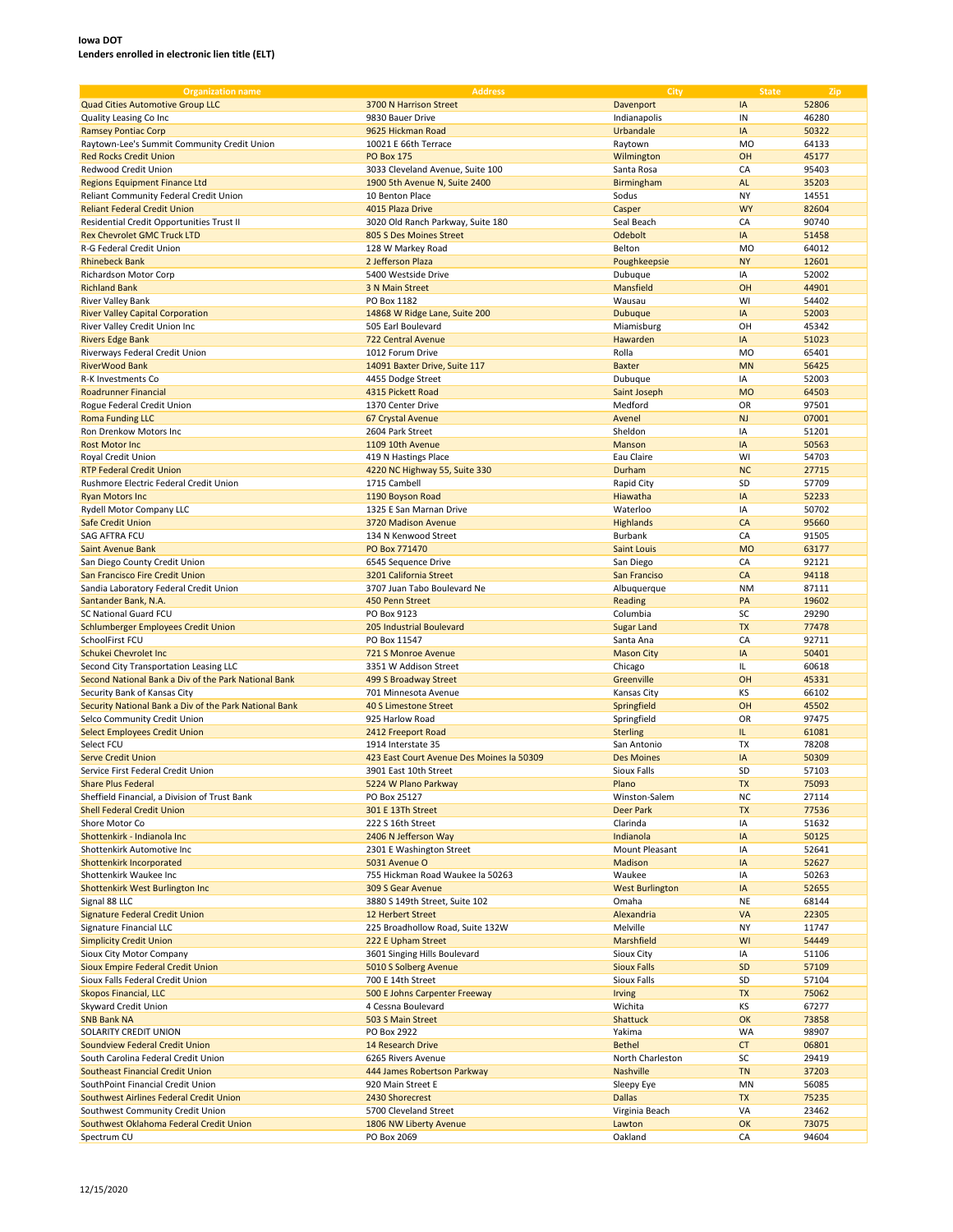| <b>Organization name</b>                             | <b>Address</b>                         | City                     | <b>State</b> | Zip   |
|------------------------------------------------------|----------------------------------------|--------------------------|--------------|-------|
|                                                      |                                        |                          |              |       |
| <b>Spirit Financial Credit Union</b>                 | 8535 New Falls Road                    | Levittown                | PA           | 19054 |
| Spojnia Credit Union                                 | 1006 Pittston Avenue                   | Scranton                 | PA           | 18505 |
| SpringboardAuto.com, Inc.                            | 46 Discovery, Suite 200                | Irvine                   | CA           | 92618 |
| Springleaf Consumer Loan Inc                         | PO Box 447                             | Evansville               | IN           | 47703 |
| <b>SRI Federal Credit Union</b>                      | 333 Ravenswood Avenue                  | <b>Menlo Park</b>        | CA           | 94025 |
|                                                      |                                        | Saint Cloud              |              |       |
| St Cloud Federal Credit Union                        | 3030 1st Street S                      |                          | MN           | 56301 |
| <b>St Louis Community Credit Union</b>               | 3651 Forest Park Avenue                | <b>Saint Louis</b>       | <b>MO</b>    | 63108 |
| St. Mary's Credit Union                              | 133 W Main Street                      | Marlborough              | MA           | 01752 |
| <b>Stalker Chevrolet Inc</b>                         | 601 S Sumner Avenue                    | Creston                  | IA           | 50801 |
| <b>Star Choice Credit Union</b>                      | 425 Portland Avenue                    | Minneapolis              | MN           | 55488 |
| <b>State Farm Bank, FSB</b>                          | 310 Price Place                        | Madison                  | WI           | 53705 |
|                                                      |                                        |                          |              |       |
| State Farm Federal Credit Union                      | PO Box 853944                          | Richardson               | TX           | 75085 |
| Stearns Bank N.A.                                    | 4191 2nd Street S                      | <b>Saint Cloud</b>       | <b>MN</b>    | 56301 |
| <b>Sterling Credit Corp</b>                          | 222 S Westmonte Drive, Suite 301       | <b>Altamonte Springs</b> | FL           | 32714 |
| STEUBEN CITIZENS FEDERAL CREDIT UNION                | 2 Wilson Avenue                        | <b>Bath</b>              | <b>NY</b>    | 14810 |
| <b>Stifel Bank</b>                                   | 8000 Maryland Avenue, Suite 100        | Clayton                  | <b>MO</b>    | 63105 |
|                                                      |                                        |                          |              |       |
| <b>Storm Lake Cycles Inc</b>                         | 3040 Expansion Boulevard               | <b>Storm Lake</b>        | IA           | 50588 |
| Strategic Federal Credit Union                       | 8120 Alban Road, Suite 100             | Springfield              | VA           | 22150 |
| Sumitomo Mitsui Finance & Leasing Co Ltd             | 666 3rd Avenue, Floor 8                | <b>New York</b>          | <b>NY</b>    | 10017 |
| Sun Federal Credit Union                             | 1627 Holland Road                      | Maumee                   | OH           | 43537 |
| <b>Sun Trust Bank</b>                                | 41 Rachel Drive                        | <b>Nashville</b>         | <b>TN</b>    | 37214 |
| Suncoast Credit Union                                |                                        |                          | FL.          | 33610 |
|                                                      | 6801 E Hillsborough Avenue             | Tampa                    |              |       |
| SunTrust Bank dba Lightstream                        | 600 W Broadway, Suite 2000             | San Diego                | CA           | 92101 |
| Sunwest Federal Credit Union                         | 11839 N 28th Drive                     | Phoenix                  | AZ           | 85029 |
| <b>Synchrony Bank</b>                                | 965 Keller Road                        | <b>Altamonte Springs</b> | FL           | 32714 |
| Synergy Credit Union                                 | PO Box 691730                          | San Antonio              | <b>TX</b>    | 78269 |
| <b>Syracuse Fire Dept EFCU</b>                       | 211 Wilkinson Street                   | Syracuse                 | <b>NY</b>    | 13204 |
|                                                      |                                        |                          |              |       |
| Tampa Bay Federal Credit Union                       | 3815 N Nebraska Avenue                 | Tampa                    | FL           | 33603 |
| <b>Targeted Lease Capital LLC</b>                    | 5500 Main Street, Suite 300            | Williamsville            | <b>NY</b>    | 14221 |
| Tauke Motors Inc                                     | 1000 9th Street SE                     | Dyersville               | IA           | 52040 |
| <b>TBA Credit Union</b>                              | 630 E Front Street                     | <b>Traverse City</b>     | MI           | 49686 |
| TBK Bank, SSB                                        | 852 Middle Road                        | Bettendorf               | IA           | 52722 |
|                                                      |                                        |                          |              |       |
| <b>TD Auto Finance LLC</b>                           | <b>PO Box 675</b>                      | Wilmington               | OH           | 45177 |
| TD Equipment Finance Inc                             | 2059 Springdale Road                   | Cherry Hill              | <b>NJ</b>    | 08003 |
| <b>Teachers Credit Union</b>                         | 110 S Main Street                      | South Bend               | IN           | 46601 |
| Team Auto Group Inc                                  | 1907 4th Avenue                        | Denison                  | IA           | 51442 |
| <b>Team Ford Lincoln Inc</b>                         | 1813 4th Avenue                        | South Denison            | IA           | 51442 |
|                                                      |                                        |                          |              |       |
| Tech CU                                              | 2010 N 1st Street                      | San Jose                 | CA           | 95131 |
| <b>TEG Federal Credit Union</b>                      | 1 Commerce Street                      | Poughkeepsie             | <b>NY</b>    | 12603 |
| Texas Tech Federal Credit Union                      | PO Box 41072                           | Lubbock                  | <b>TX</b>    | 79409 |
| <b>Texas Trust Credit Union</b>                      | 1900 Country Club Drive                | Mansfield                | <b>TX</b>    | 76063 |
| <b>TexCap Financial LLC</b>                          | 1487 Landmark Boulevard, Suite 215     | Dallas                   | <b>TX</b>    | 75254 |
|                                                      | 8717 W 110th Street                    | <b>Overland Park</b>     | <b>KS</b>    | 66210 |
| <b>TF Leasing Co</b>                                 |                                        |                          |              |       |
| The Best Service Co Inc                              | PO Box 45405                           | Los Angeles              | CA           | 90045 |
| The City State Bank                                  | 1012 Highway 69                        | Scott                    | <b>KS</b>    | 66701 |
| The Credit Union Loan Source LLC                     | PO Box 472                             | Wilmington               | OH           | 45177 |
| The Farmer's National Bank of Canfield               | 20 S Broad Street                      | Canfield                 | OH           | 44406 |
| The First National Bank in Creston                   | 101 W Adams Street                     | Creston                  | IA           | 50801 |
|                                                      |                                        |                          |              |       |
| The First National Bank in Fredonia                  | 730 Madison Street                     | Fredonia                 | KS           | 66736 |
| The First National Bank of Sioux Falls               | 100 S Phillips Avenue                  | Sioux Falls              | SD           | 57104 |
| The Ohio Valley Bank Company                         | 420 3rd Avenue                         | Gallipolis               | OH           | 45631 |
| The Partnership Federal Credit Union                 | 3268 Progress Way Building 12 MSC-5200 | Wilmington               | OH           | 45177 |
| The Pitney Bowes Bank Inc                            | 1245 E Brickyard Road, Suite 250       | Salt Lake City           | UT           | 84106 |
| The ServiceMaster Acceptance Company LP              |                                        |                          |              |       |
|                                                      | 860 Ridge Lake Boulevard               | Memphis                  | TN           | 38120 |
| The Southern Credit Union                            | 430 E Lanier Avenue                    | Fayetteville             | GA           | 30214 |
| The Summit Federal Credit Union                      | 100 Marina Drive                       | Rochester                | NY           | 14626 |
| <b>Three Rivers Federal Credit Union</b>             | 1615 Northland Boulevard               | Fort Wayne               | IN           | 46825 |
| Thrivent Federal Credit Union                        | 3600 Commerce Court                    | Appleton                 | WI           | 54911 |
| <b>ThunderRoad Financial, LLC</b>                    | 9635 Gateway Drive, Suite B            | Reno                     | <b>NV</b>    | 89521 |
| TIAA Commercial Finace, Inc.                         | 10 Waterview Boulevard                 | Parsippany               | NJ           | 07054 |
|                                                      |                                        |                          |              |       |
| Tidewater Finance Company T/A Tidewater Motor Credit | 6520 Indian River Road                 | Virginia Beach           | VA           | 23464 |
| Tinker Federal Credit Union                          | 4140 W I-40 Service Road               | Oklahoma City            | OK           | 73108 |
| <b>Together Credit Union</b>                         | 423 Lynch Street                       | <b>Saint Louis</b>       | <b>MO</b>    | 63118 |
| Topline Federal Credit Union                         | 9353 Jefferson Highway                 | Maple Grove              | MN           | 55369 |
| <b>Total Motors LLC</b>                              | 801 Hawkeye Avenue SW                  | Le Mars                  | IA           | 51031 |
| Tower Federal Credit Union                           | 7901 Sandy Spring Road                 | Laurel                   | MD           | 20707 |
|                                                      |                                        |                          |              |       |
| Town and Country Credit Union                        | 615 S Broadway                         | Minot                    | <b>ND</b>    | 58702 |
| Townebank                                            | 6005 Harbour View Boulevard            | Suffolk                  | VA           | 23435 |
| <b>Towpath Credit Union</b>                          | 2969 Smith Road                        | Fairlawn                 | OH           | 44333 |
| Transportation Alliance Bank Inc                     | 4185 Harrison Boulevard, Suite 200     | Ogden                    | UT           | 84403 |
| <b>TransWest Credit Union</b>                        | PO Box 65218                           | <b>Salt Lake City</b>    | UT           | 84165 |
|                                                      |                                        |                          |              |       |
| <b>Travis Credit Union</b>                           | 1 Travis Way                           | Vacaville                | CA           | 95687 |
| <b>Treehouse Financial Inc.</b>                      | 585 W 500 S 3290A Bountiful            | <b>Draper</b>            | UT           | 84020 |
| Truck Country Of Iowa Inc                            | 3201 Highway 151/61                    | Dubuque                  | IA           | 52003 |
| <b>Truck Country of Iowa Inc.</b>                    | 8415 6th Street SW                     | <b>Cedar Rapids</b>      | IA           | 52404 |
| True Sky Credit Union                                | PO Box 26406                           | Oklahoma City            | OK           | 73126 |
|                                                      | PO Box 1607                            | Springfield              | VA           | 22151 |
| <b>TruEnergy FCU</b>                                 |                                        |                          |              |       |
| TruPartner Credit Union                              | 1717 Western Avenue                    | Cincinnati               | OН           | 45214 |
| <b>Truservice Community Federal Credit Union</b>     | 11001 Hermitage Road                   | <b>Little Rock</b>       | AR           | 72211 |
| Trustone Financial Federal Credit Union              | 14601 27th Avenue N, Suite 104         | Plymouth                 | MN           | 55447 |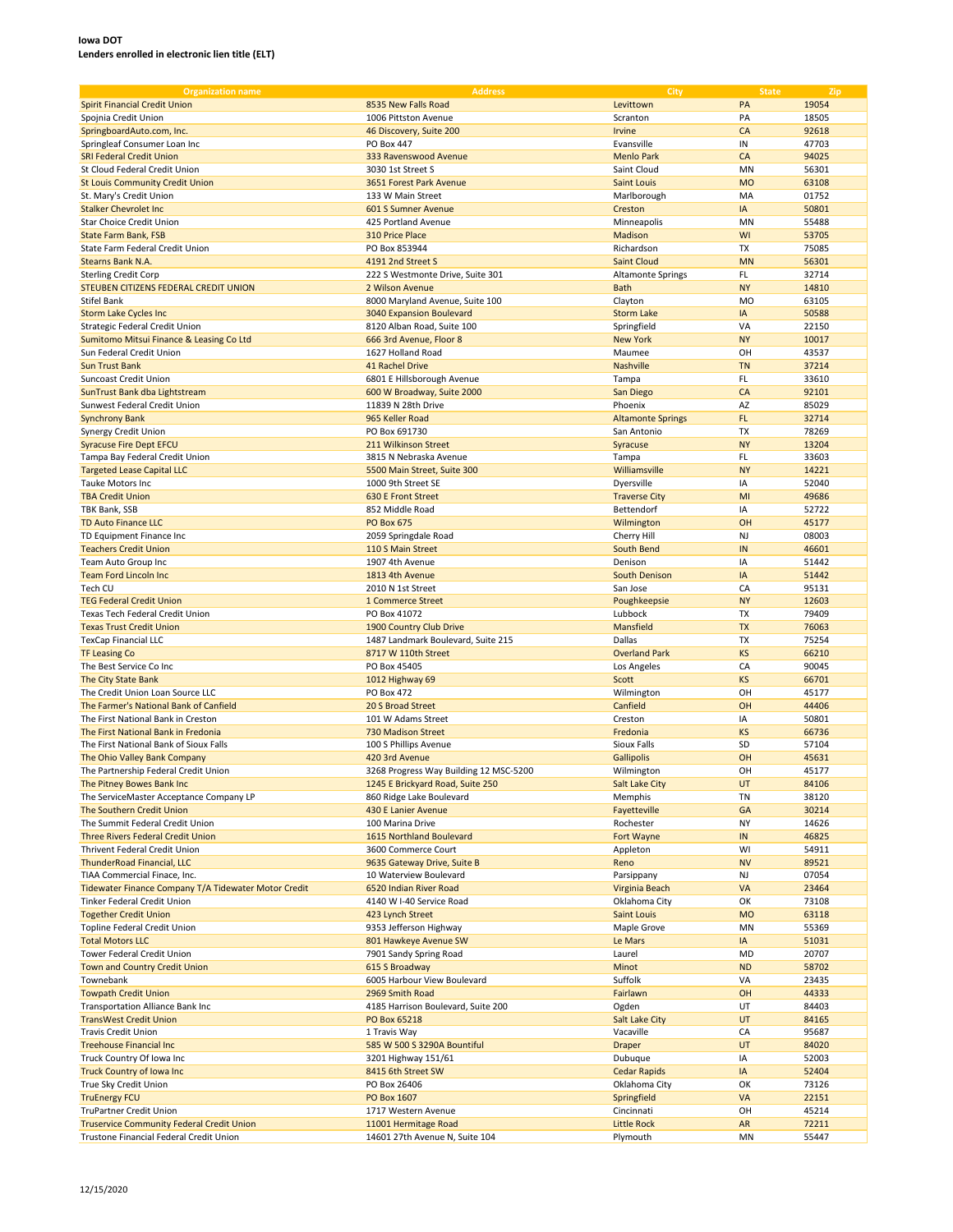| <b>Organization name</b>                            | <b>Address</b>                      | City                  | <b>State</b> | Zip   |
|-----------------------------------------------------|-------------------------------------|-----------------------|--------------|-------|
| <b>Truwest Credit Union</b>                         | 1667 N Priest Drive                 | Tempe                 | AZ           | 85281 |
| <b>TTCU Federal Credit Union</b>                    | PO Box 4999                         | Tulsa                 | OK           | 73048 |
| <b>Turpin Dodge of Dubuque LLC</b>                  | 90 John F Kennedy Road              | <b>Dubuque</b>        | IA           | 52002 |
|                                                     |                                     |                       |              |       |
| TwinStar Credit Union                               | 4525 Intelco Loop Se                | Lacey                 | WA           | 98503 |
| <b>Two Wheeler Finance</b>                          | 35 Norman Street                    | Salem                 | MA           | 01970 |
| <b>Tyndall Federal Credit Union</b>                 | 3109 Minnesota Avenue               | Panama City           | FL           | 32405 |
| U DRIVE ACCEPTANCE CORPORATION INC                  | 615 S Lewis Boulevard               | <b>Sioux City</b>     | IA           | 51106 |
| U Haul Federal Credit Union                         | 79 E Roanoke                        | Phoenix               | AZ           | 85004 |
| U.P. Connection Federal Credit Union                | 6707 Grover Street                  | Omaha                 | <b>NE</b>    | 68106 |
| Ulrich Motor Company                                | 1130 W 16th Street                  | Pella                 | IA           | 50219 |
| UniFi Equipment Finance, Inc                        | 801 W Ellsworth Road                | <b>Ann Arbor</b>      | MI           | 48108 |
| Unify Financial Credit Union                        | PO Box 276647                       | Sacramento            | CA           | 95827 |
| <b>Union Bank and Trust Company</b>                 | 3643 S 48th Street                  | Lincoln               | <b>NE</b>    | 68501 |
| Union Pacific Streamliners Federal Credit Union     | 1400 Douglas Street                 | Omaha                 | <b>NE</b>    | 68179 |
| <b>Unison Credit Union</b>                          | 1616 Crooks Avenue                  | Kaukauna              | WI           | 54130 |
| United Auto Credit Corporation                      | PO Box 2108                         | Lexington             | SC           | 29071 |
| <b>United Bank</b>                                  | 401 S Sandusky Avenue               | <b>Bucyrus</b>        | OH           | 44820 |
|                                                     |                                     |                       | <b>WV</b>    |       |
| United Bank Inc                                     | 1200 Grosscup Avenue                | Dunbar                |              | 25064 |
| <b>United Educators Credit Union</b>                | 14989 Florence Trail                | <b>Apple Valley</b>   | <b>MN</b>    | 55124 |
| United Methodist Connectional Federal Credit Union  | 1991 Lower Roswell Road             | Marietta              | GA           | 30068 |
| Unity National Bank a Div of the Park National Bank | 212 N Main Street                   | Piqua                 | OH           | 45356 |
| Universal Acceptance Corp                           | PO Box 398104                       | Edina                 | MN           | 55439 |
| <b>University Federal Credit Union</b>              | 1575 17th Avenue S                  | <b>Grand Forks</b>    | <b>ND</b>    | 58201 |
| University Federal Credit Union                     | 8303 N Mopac Expressway, Suite A105 | Austin                | TX           | 78766 |
| <b>University First Federal Credit Union</b>        | 3450 S Highland Drive               | <b>Salt Lake City</b> | UT           | 84158 |
| University Of Michigan Credit Union                 | 340 E Huron Street                  | Ann Arbor             | MI           | 48104 |
| <b>US Alliance Federal Credit Union</b>             | 600 Midland Avenue                  | Rye                   | <b>NY</b>    | 10580 |
| US Bank National Association - Commercial           | PO Box 3427                         | Oshkosh               | WI           | 54903 |
|                                                     |                                     |                       | WI           |       |
| US Bank, N.A.                                       | 1850 Osborn Avenue                  | Oshkosh               |              | 54902 |
| US Senate Federal Credit Union                      | 2750 Eisenhower                     | Alexandria            | VA           | 22314 |
| <b>USAA Federal Savings Bank</b>                    | 9800 Fredericksburg Road            | San Antonio           | <b>TX</b>    | 78288 |
| USF Federal Credit Union                            | 13302 USF Palm Drive                | Tampa                 | FL.          | 33612 |
| <b>USPLK Employees FCU</b>                          | 16055 Santa Fe Trail                | Leavenworth           | <b>KS</b>    | 66068 |
| Utah Community Credit Union                         | 188 W Riverpark Drrive              | Provo                 | UT           | 84603 |
| Utah First Federal Credit Union                     | <b>PO Box 2197</b>                  | <b>Salt Lake City</b> | UT           | 84110 |
| <b>UW Credit Union</b>                              | 3500 University Avenue              | Madison               | WI           | 53705 |
| Van Horn Motors of Newhall LLC                      | 7300 28th Avenue                    | Newhall               | IA           | 52315 |
| Vannoy Chevrolet Co Inc                             | 119 S 4th Street                    | Montezuma             | NY           | 11154 |
|                                                     |                                     |                       | <b>TX</b>    | 77339 |
| <b>Vehicle Titling Trust</b>                        | 23970 Us Highway 59 N               | Kingwood              |              |       |
| Veridian Credit Union                               | 5900 University Avenue              | West Des Moines       | IA           | 50266 |
| <b>Veridian Credit Union</b>                        | 5805 Rockwell Drive Ne              | <b>Cedar Rapids</b>   | IA           | 52402 |
| Veritas Auto Finance, LLC                           | PO Box 29158                        | Santa Ana             | CA           | 92799 |
| <b>Verity Credit Union</b>                          | PO Box 75974                        | Seattle               | <b>WA</b>    | 98175 |
| Vermillion Federal Credit Union                     | 105 E Cherry Street                 | Vermillion            | SD           | 57069 |
| Vern Laures Auto Center Inc                         | 1950 N Linn Avenue                  | New Hampton           | IA           | 50659 |
| Veros Credit LLC                                    | 2333 N Broadway, Suite 130          | Santa Ana             | CA           | 92711 |
| Verve, A Credit Union                               | 2900 Universal Street               | Oshkosh               | WI           | 54904 |
| VFS Leasing Co                                      | 7025 Albert Pick Road, Suite 105    | Greensboro            | <b>NC</b>    | 27409 |
| <b>VFS US LLC</b>                                   | PO Box 26131                        | Greensboro            | <b>NC</b>    | 27402 |
| <b>VHAG Davenport LLC</b>                           | 323 Research Parkway                | Davenport             | IA           | 52806 |
| <b>Vibrant Credit Union</b>                         | 1900 52nd Avenue                    | Moline                | IL.          | 61265 |
|                                                     |                                     |                       |              |       |
| Victory Ford Inc                                    | 30584 Olde Hawkeye Road             | Dyersville            | IA           | 52040 |
| Virginia Credit Union                               | 7500 Boulders View Drive            | Richmond              | VA           | 23225 |
| Visions Federal Credit Union                        | 24 Mckinley Avenue                  | Endicott              | NY           | 13760 |
| <b>Vocal Credit Union</b>                           | 2910 Prospect Avenue                | Helena                | MT           | 59601 |
| <b>Vollmar Motors</b>                               | 117 W 2nd Street                    | Holstein              | IA           | 51025 |
| <b>Voyage FCU</b>                                   | 3823 Kiwanis Circle                 | <b>Sioux Falls</b>    | <b>SD</b>    | 57109 |
| <b>VPSI Collateral Agent LLC</b>                    | 1220 Rankin Street                  | Troy                  | MI           | 48083 |
| <b>Wabash National Financial Services</b>           | 995 Dalton Avenue                   | Cincinnati            | OH           | 45303 |
| Wanigas Credit Union                                | 1837 Bagley Street                  | Saginaw               | MI           | 48601 |
| <b>Washington Trust Bank</b>                        | 717 W Sprague Avenue                | Spokane               | <b>WA</b>    | 99201 |
| Watters Autoland Incorporated                       | 3001 N Jefferson Way                | Indianola             | IA           | 50125 |
| Waukon Yamaha Inc                                   | 208 Highway 9 SW                    | Waukon                | IA           | 52172 |
| WCM Motors LLC                                      | 216 River Avenue N                  | Belmond               | ΙA           | 50421 |
|                                                     | 3000 N Highway 38                   |                       |              |       |
| Weber Auto Inc Toyota Of Muscatine                  |                                     | Muscatine             | IA           | 52761 |
| Webster City Auto Center LLC                        | 129 2nd Street                      | <b>Webster City</b>   | IA           | 50595 |
| <b>Weis Buick GMC Inc.</b>                          | 131 College Drive                   | Decorah               | IA           | 52101 |
| Wells Fargo Auto                                    | PO Box 997517                       | Sacramento            | CA           | 95899 |
| <b>Wells Fargo Bank NA</b>                          | 2324 Overland Avenue                | <b>Billings</b>       | MT           | 59102 |
| Wells Fargo Bank NA                                 | 4101 Wiseman                        | San Antonio           | TX           | 78251 |
| <b>Wells Fargo Bank NA</b>                          | PO Box 277481                       | Sacramento            | CA           | 95827 |
| Wells Fargo Bank, NA                                | 7412 Jefferson Street Ne            | Albuquerque           | <b>NM</b>    | 87109 |
| <b>Wells Fargo Capital Finance LLC</b>              | 2450 Colorado Avenue                | Santa Monica          | CA           | 90404 |
| Wellspring Federal Credit Union                     | 150 E Round Bunch Road              | <b>Bridge City</b>    | ТX           | 77611 |
| <b>Weokie Federal Credit Union</b>                  | 8100 W Reno Avenue                  | Oklahoma City         | OK           | 73127 |
| Wes Finch Auto Plaza Inc                            | 410 West Street S                   | Grinnell              | IA           | 50112 |
| <b>West Town Bank &amp; Trust</b>                   |                                     |                       | IL.          |       |
|                                                     | 7820 W 26th Street                  | Riverside             |              | 60546 |
| Westamerica Bank                                    | 4550 Mangels Boulevard              | Suisun City           | CA           | 94585 |
| <b>Westby Co-op Credit Union</b>                    | 501 N Main Street                   | Westby                | WI           | 54667 |
| Westconsin Credit Union                             | 3333 Schneider Avenue SE            | Menomonie             | WI           | 54751 |